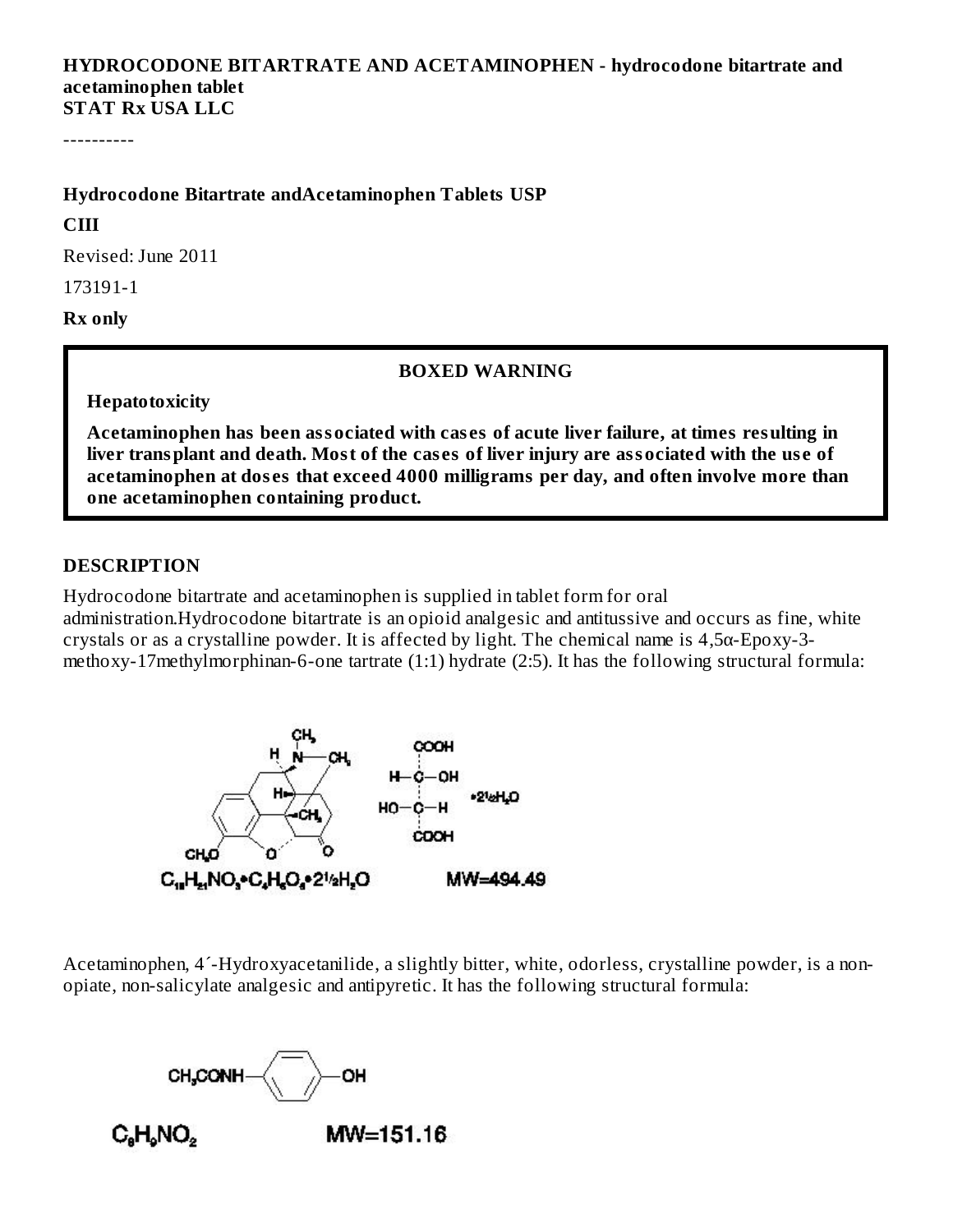Hydrocodone Bitartrate and Acetaminophen Tablets USP for oral administration are available in a variety of strengths as described in the following table.

| <u>Strength</u>                       | Hydrocodone Bitartrate Acetaminophen |          |
|---------------------------------------|--------------------------------------|----------|
| $2.5 \,\mathrm{mg}/500 \,\mathrm{mg}$ | $2.5 \text{ mg}$                     | $500$ mg |
| 5 mg/500 mg                           | 5 <sub>mg</sub>                      | 500 mg   |
| 7.5 mg/325 mg                         | $7.5 \text{ mg}$                     | 325 mg   |
| 7.5 mg/500 mg                         | $7.5 \text{ mg}$                     | 500 mg   |
| 7.5 mg/650 mg                         | $7.5 \text{ mg}$                     | 650 mg   |
| 7.5 mg/750 mg                         | $7.5 \text{ mg}$                     | 750 mg   |
| 10 mg/325 mg                          | $10 \text{ mg}$                      | 325 mg   |
| 10 mg/500 mg                          | $10 \text{ mg}$                      | 500 mg   |
| 10 mg/650 mg                          | $10 \text{ mg}$                      | 650 mg   |
| 10 mg/660 mg                          | $10 \text{ mg}$                      | 660 mg   |
| $10 \; \text{mg}/750 \; \text{mg}$    | $10 \text{ mg}$                      | 750 mg   |

In addition, each tablet contains the following inactive ingredients: anhydrous lactose, croscarmellose sodium, crospovidone, magnesium stearate, microcrystalline cellulose, povidone, starch and stearic acid; except the 7.5 mg/325 mg, 10 mg/325 mg and 10 mg/500 mg tablets do not contain anhydrous lactose. The 7.5 mg/325 mg tablets include FD&C Yellow #6 Aluminum Lake; the 7.5 mg/650 mg tablets include FD&C Red #40 Aluminum Lake; the 10 mg/325 mg and 10 mg/750 mg tablets include D&C Yellow #10 Aluminum Lake; the 10 mg/500 mg tablets include FD&C Blue #2 Aluminum Lake; and the 10 mg/650 mg tablets include FD&C Blue #1 Aluminum Lake and D&C Yellow #10 Aluminum Lake. Meets USP Dissolution Test 1.

# **CLINICAL PHARMACOLOGY**

Hydrocodone is a semisynthetic narcotic analgesic and antitussive with multiple actions qualitatively similar to those of codeine. Most of these involve the central nervous system and smooth muscle. The precise mechanism of action of hydrocodone and other opiates is not known, although it is believed to relate to the existence of opiate receptors in the central nervous system. In addition to analgesia, narcotics may produce drowsiness, changes in mood and mental clouding.

The analgesic action of acetaminophen involves peripheral influences, but the specific mechanism is as yet undetermined. Antipyretic activity is mediated through hypothalamic heat regulating centers. Acetaminophen inhibits prostaglandin synthetase. Therapeutic doses of acetaminophen have negligible effects on the cardiovascular or respiratory systems; however, toxic doses may cause circulatory failure and rapid, shallow breathing.

# **Pharmacokinetics:**

The behavior of the individual components is described below.

Hydrocodone: Following a 10 mg oral dose of hydrocodone administered to five adult male subjects, the mean peak concentration was  $23.6 \pm 5.2$  ng/mL. Maximum serum levels were achieved at  $1.3 \pm 0.3$ hours and the half-life was determined to be  $3.8 \pm 0.3$  hours. Hydrocodone exhibits a complex pattern of metabolism including O-demethylation, N-demethylation and 6-keto reduction to the corresponding 6-α- and 6-β- hydroxy-metabolites. See **OVERDOSAGE** for toxicity information.

Acetaminophen: Acetaminophen is rapidly absorbed from the gastrointestinal tract and is distributed throughout most body tissues. The plasma half-life is 1.25 to 3 hours, but may be increased by liver damage and following overdosage. Elimination of acetaminophen is principally by liver metabolism (conjugation) and subsequent renal excretion of metabolites.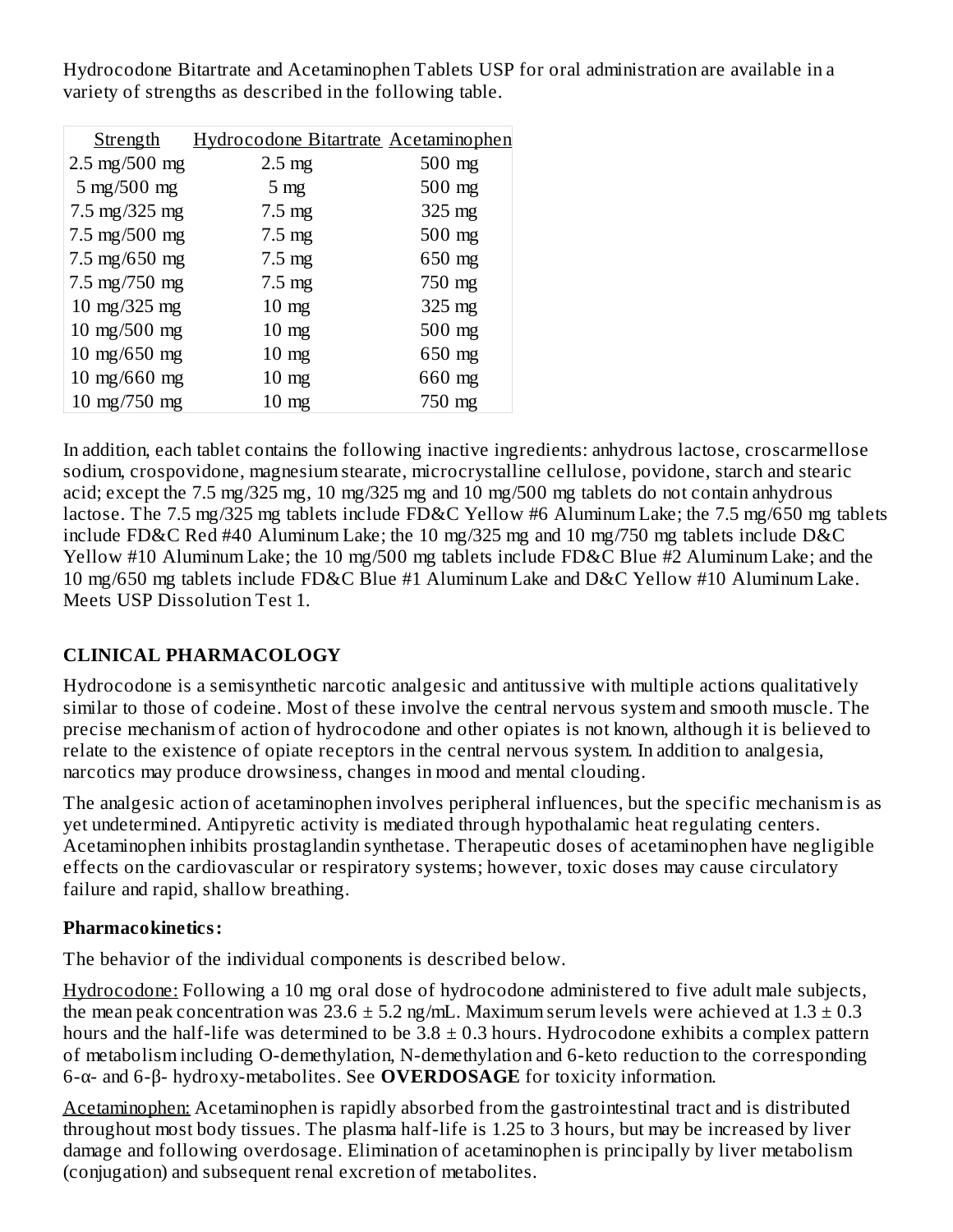Approximately 85% of an oral dose appears in the urine within 24 hours of administration, most as the glucuronide conjugate, with small amounts of other conjugates and unchanged drug. See **OVERDOSAGE** for toxicity information.

# **INDICATIONS AND USAGE**

Hydrocodone and acetaminophen tablets are indicated for the relief of moderate to moderately severe pain.

# **CONTRAINDICATIONS**

This product should not be administered to patients who have previously exhibited hypersensitivity to hydrocodone or acetaminophen.Patients known to be hypersensitive to other opioids may exhibit crosssensitivity to hydrocodone.

# **WARNINGS**

# **Hepatotoxicity**

Acetaminophen has been associated with cases of acute liver failure, at times resulting in liver transplant and death. Most of the cases of liver injury are associated with the use of acetaminophen at doses that exceed 4000 milligrams per day, and often involve more than one acetaminophen containing product. The excessive intake of acetaminophen may be intentional to cause self-harm or unintentional as patients attempt to obtain more pain relief or unknowingly take other acetaminophen-containing products.

The risk of acute liver failure is higher in individuals with underlying liver disease and in individuals who ingest alcohol while taking acetaminophen.

Instruct patients to look for acetaminophen or APAP on package labels and not to use more than one product that contains acetaminophen. Instruct patients to seek medical attention immediately upon ingestion of more than 4000 milligrams of acetaminophen per day, even if they feel well.

# **Hypers ensitivity/anaphylaxis**

There have been post-marketing reports of hypersensitivity and anaphylaxis associated with use of acetaminophen. Clinical signs included swelling of the face, mouth, and throat, respiratory distress, urticaria, rash, pruritus, and vomiting. There were infrequent reports of life-threatening anaphylaxis requiring emergency medical attention. Instruct patients to discontinue Hydrocodone Bitartrate and Acetaminophen Tablets, USP immediately and seek medical care if they experience these symptoms. Do not prescribe Hydrocodone Bitartrate and Acetaminophen Tablets, USP for patients with acetaminophen allergy.

**Respiratory Depression:** At high doses or in sensitive patients, hydrocodone may produce doserelated respiratory depression by acting directly on the brain stem respiratory center. Hydrocodone also affects the center that controls respiratory rhythm, and may produce irregular and periodic breathing.

**Head Injury and Increas ed Intracranial Pressure:** The respiratory depressant effects of narcotics and their capacity to elevate cerebrospinal fluid pressure may be markedly exaggerated in the presence of head injury, other intracranial lesions or a pre-existing increase in intracranial pressure. Furthermore, narcotics produce adverse reactions which may obscure the clinical course of patients with head injuries.

**Acute Abdominal Conditions:** The administration of narcotics may obscure the diagnosis or clinical course of patients with acute abdominal conditions.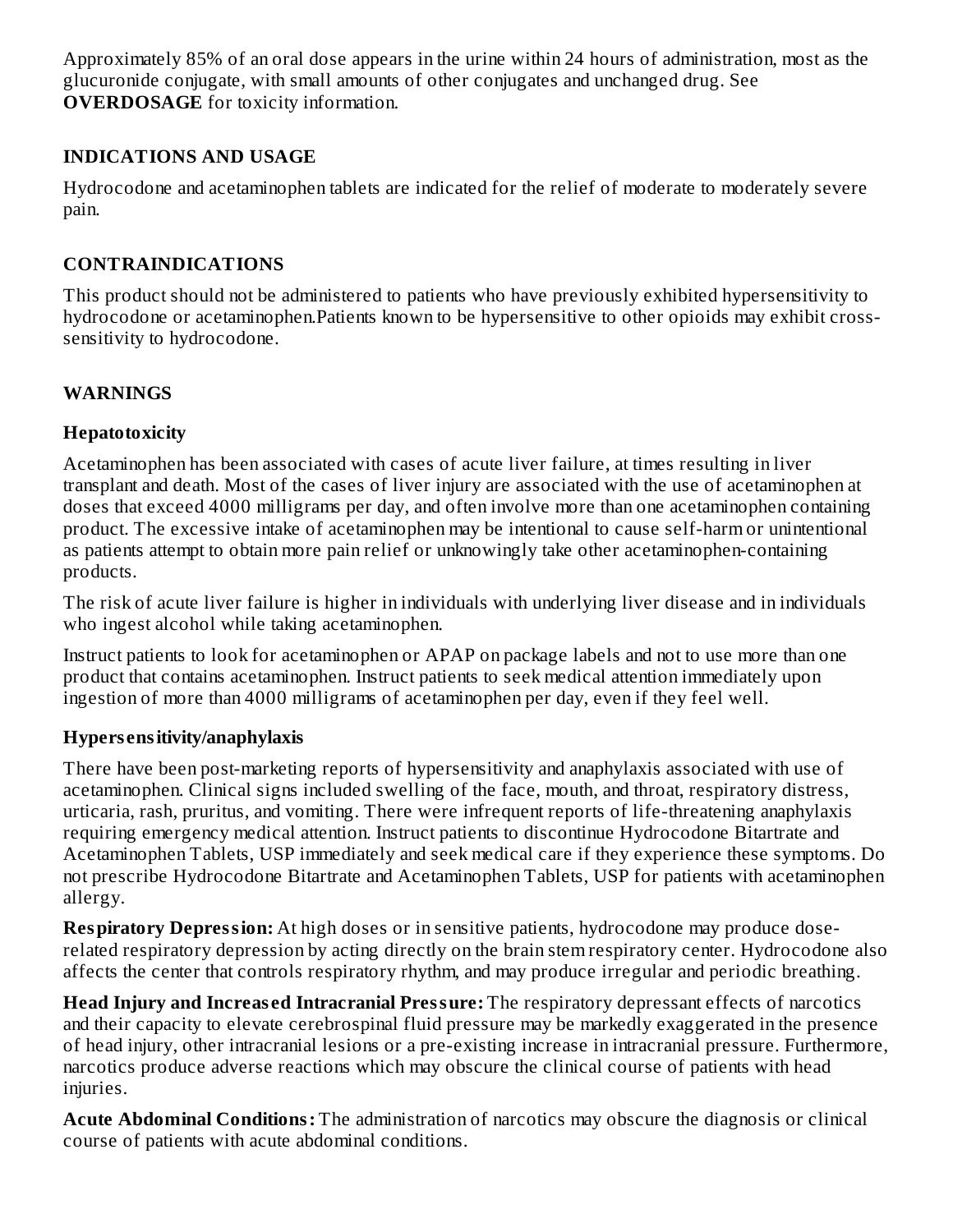# **PRECAUTIONS**

### **General:**

Special Risk Patients: As with any narcotic analgesic agent, hydrocodone bitartrate and acetaminophen tablets should be used with caution in elderly or debilitated patients, and those with severe impairment of hepatic or renal function, hypothyroidism, Addison's disease, prostatic hypertrophy or urethral stricture. The usual precautions should be observed and the possibility of respiratory depression should be kept in mind.

Cough Reflex: Hydrocodone suppresses the cough reflex; as with all narcotics, caution should be exercised when hydrocodone bitartrate and acetaminophen tablets are used postoperatively and in patients with pulmonary disease.

# **Information for Patients/Caregivers**

- Do not take Hydrocodone Bitartrate and Acetaminophen Tablets, USP if you are allergic to any of its ingredients.
- If you develop signs of allergy such as a rash or difficulty breathing stop taking Hydrocodone Bitartrate and Acetaminophen Tablets, USP and contact your healthcare provider immediately.
- Do not take more than 4000 milligrams of acetaminophen per day. Call your doctor if you took more than the recommended dose.

Hydrocodone, like all narcotics, may impair the mental and/or physical abilities required for the performance of potentially hazardous tasks such as driving a car or operating machinery; patients should be cautioned accordingly.

Alcohol and other CNS depressants may produce an additive CNS depression, when taken with this combination product, and should be avoided.

Hydrocodone may be habit-forming. Patients should take the drug only for as long as it is prescribed, in the amounts prescribed, and no more frequently than prescribed.

# **Laboratory Tests:**

In patients with severe hepatic or renal disease, effects of therapy should be monitored with serial liver and/or renal function tests.

# **Drug Interactions:**

Patients receiving narcotics, antihistamines, antipsychotics, antianxiety agents, or other CNS depressants (including alcohol) concomitantly with hydrocodone bitartrate and acetaminophen tablets may exhibit an additive CNS depression. When combined therapy is contemplated, the dose of one or both agents should be reduced.

The use of MAO inhibitors or tricyclic antidepressants with hydrocodone preparations may increase the effect of either the antidepressant or hydrocodone.

# **Drug/Laboratory Test Interactions:**

Acetaminophen may produce false-positive test results for urinary 5-hydroxyindoleacetic acid.

# **Carcinogenesis, Mutagenesis, Impairment of Fertility:**

No adequate studies have been conducted in animals to determine whether hydrocodone or acetaminophen have a potential for carcinogenesis, mutagenesis, or impairment of fertility.

# **Pregnancy:**

Teratogenic Effects: Pregnancy Category C: There are no adequate and well-controlled studies in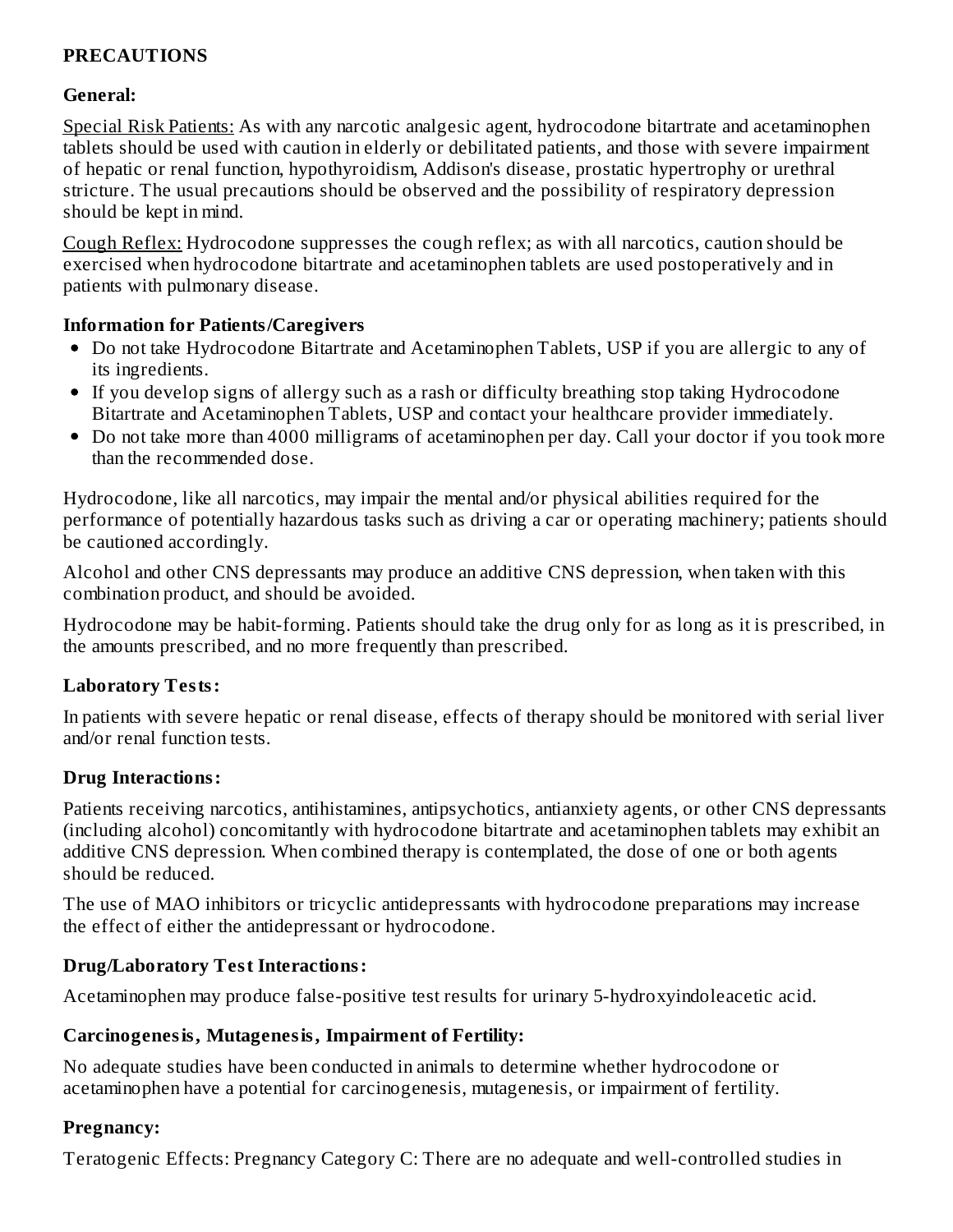pregnant women. Hydrocodone bitartrate and acetaminophen tablets should be used during pregnancy only if the potential benefit justifies the potential risk to the fetus.

Nonteratogenic Effects: Babies born to mothers who have been taking opioids regularly prior to delivery will be physically dependent. The withdrawal signs include irritability and excessive crying, tremors, hyperactive reflexes, increased respiratory rate, increased stools, sneezing, yawning, vomiting, and fever. The intensity of the syndrome does not always correlate with the duration of maternal opioid use or dose. There is no consensus on the best method of managing withdrawal.

# **Labor and Delivery:**

As with all narcotics, administration of this product to the mother shortly before delivery may result in some degree of respiratory depression in the newborn, especially if higher doses are used.

# **Nursing Mothers:**

Acetaminophen is excreted in breast milk in small amounts, but the significance of its effects on nursing infants is not known. It is not known whether hydrocodone is excreted in human milk. Because many drugs are excreted in human milk and because of the potential for serious adverse reactions in nursing infants from hydrocodone and acetaminophen, a decision should be made whether to discontinue nursing or to discontinue the drug, taking into account the importance of the drug to the mother.

# **Pediatric Us e:**

Safety and effectiveness in pediatric patients have not been established.

# **Geriatric Us e:**

Clinical studies of hydrocodone bitartrate 5 mg and acetaminophen 500 mg did not include sufficient numbers of subjects aged 65 and over to determine whether they respond differently from younger subjects. Other reported clinical experience has not identified differences in responses between the elderly and younger patients. In general, dose selection for an elderly patient should be cautious, usually starting at the low end of the dosing range, reflecting the greater frequency of decreased hepatic, renal, or cardiac function, and of concomitant disease or other drug therapy.

Hydrocodone and the major metabolites of acetaminophen are known to be substantially excreted by the kidney. Thus the risk of toxic reactions may be greater in patients with impaired renal function due to the accumulation of the parent compound and/or metabolites in the plasma. Because elderly patients are more likely to have decreased renal function, care should be taken in dose selection, and it may be useful to monitor renal function.

Hydrocodone may cause confusion and over-sedation in the elderly; elderly patients generally should be started on low doses of hydrocodone bitartrate and acetaminophen tablets and observed closely.

# **ADVERSE REACTIONS**

The most frequently reported adverse reactions are lightheadedness, dizziness, sedation, nausea, and vomiting. These effects seem to be more prominent in ambulatory than in nonambulatory patients, and some of these adverse reactions may be alleviated if the patient lies down.

Other adverse reactions include:

**Central Nervous System:** Drowsiness, mental clouding, lethargy, impairment of mental and physical performance, anxiety, fear, dysphoria, psychic dependence, and mood changes.

**Gastrointestinal System:** Prolonged administration of hydrocodone bitartrate and acetaminophen tablets may produce constipation.

**Genitourinary System:** Ureteral spasm, spasm of vesical sphincters, and urinary retention have been reported with opiates.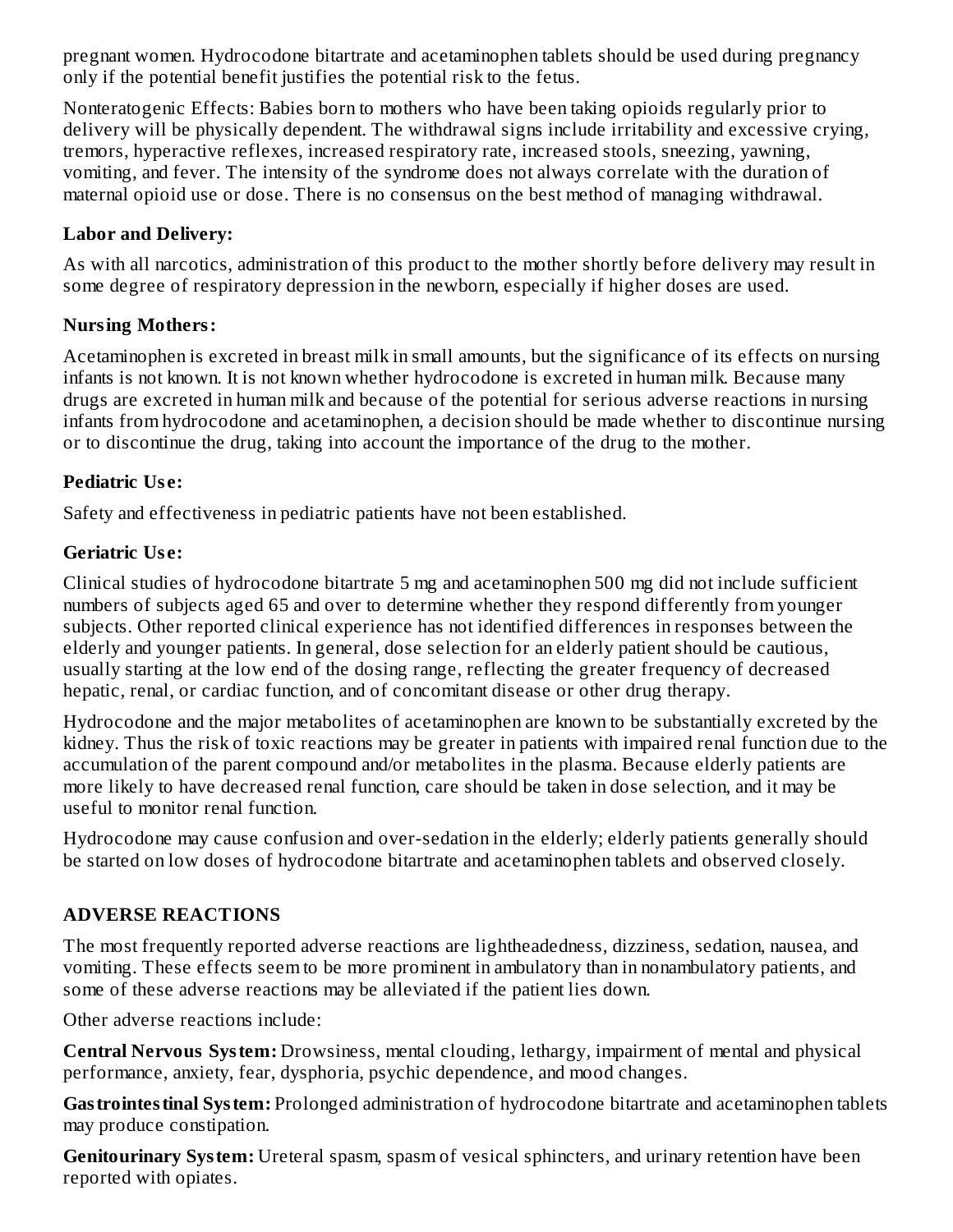**Respiratory Depression:** Hydrocodone bitartrate may produce dose-related respiratory depression by acting directly on the brain stem respiratory center (see **OVERDOSAGE**).

**Special Senses:** Cases of hearing impairment or permanent loss have been reported predominantly in patients with chronic overdose.

**Dermatological:** Skin rash, pruritus.

The following adverse drug events may be borne in mind as potential effects of acetaminophen: allergic reactions, rash, thrombocytopenia, agranulocytosis.Potential effects of high dosage are listed in the **OVERDOSAGE** section.

# **DRUG ABUSE AND DEPENDENCE**

**Controlled Substance:** Hydrocodone Bitartrate and Acetaminophen Tablets are classified as a Schedule III controlled substance.

**Abus e and Dependence:** Psychic dependence, physical dependence, and tolerance may develop upon repeated administration of narcotics; therefore, this product should be prescribed and administered with caution. However, psychic dependence is unlikely to develop when hydrocodone bitartrate and acetaminophen tablets are used for a short time for the treatment of pain.

Physical dependence, the condition in which continued administration of the drug is required to prevent the appearance of a withdrawal syndrome, assumes clinically significant proportions only after several weeks of continued narcotic use, although some mild degree of physical dependence may develop after a few days of narcotic therapy. Tolerance, in which increasingly large doses are required in order to produce the same degree of analgesia, is manifested initially by a shortened duration of analgesic effect, and subsequently by decreases in the intensity of analgesia. The rate of development of tolerance varies among patients.

# **OVERDOSAGE**

Following an acute overdosage, toxicity may result from hydrocodone or acetaminophen.

# **Signs and Symptoms**

Hydrocodone: Serious overdose with hydrocodone is characterized by respiratory depression (a decrease in respiratory rate and/or tidal volume, Cheyne-Stokes respiration, cyanosis), extreme somnolence progressing to stupor or coma, skeletal muscle flaccidity, cold and clammy skin, and sometimes bradycardia and hypotension. In severe overdosage, apnea, circulatory collapse, cardiac arrest and death may occur.

Acetaminophen: In acetaminophen overdosage: dose-dependent, potentially fatal hepatic necrosis is the most serious adverse effect. Renal tubular necrosis, hypoglycemic coma, and coagulation defects may also occur. Early symptoms following a potentially hepatotoxic overdose may include: nausea, vomiting, diaphoresis and general malaise. Clinical and laboratory evidence of hepatic toxicity may not be apparent until 48 to 72 hours post-ingestion.

**Treatment:** A single or multiple drug overdose with hydrocodone and acetaminophen is a potentially lethal polydrug overdose, and consultation with a regional poison control center is recommended. Immediate treatment includes support of cardiorespiratory function and measures to reduce drug absorption. Oxygen, intravenous fluids, vasopressors, and other supportive measures should be employed as indicated. Assisted or controlled ventilation should also be considered.

For hydrocodone overdose, primary attention should be given to the reestablishment of adequate respiratory exchange through provision of a patent airway and the institution of assisted or controlled ventilation. The narcotic antagonist naloxone hydrochloride is a specific antidote against respiratory depression which may result from overdosage or unusual sensitivity to narcotics, including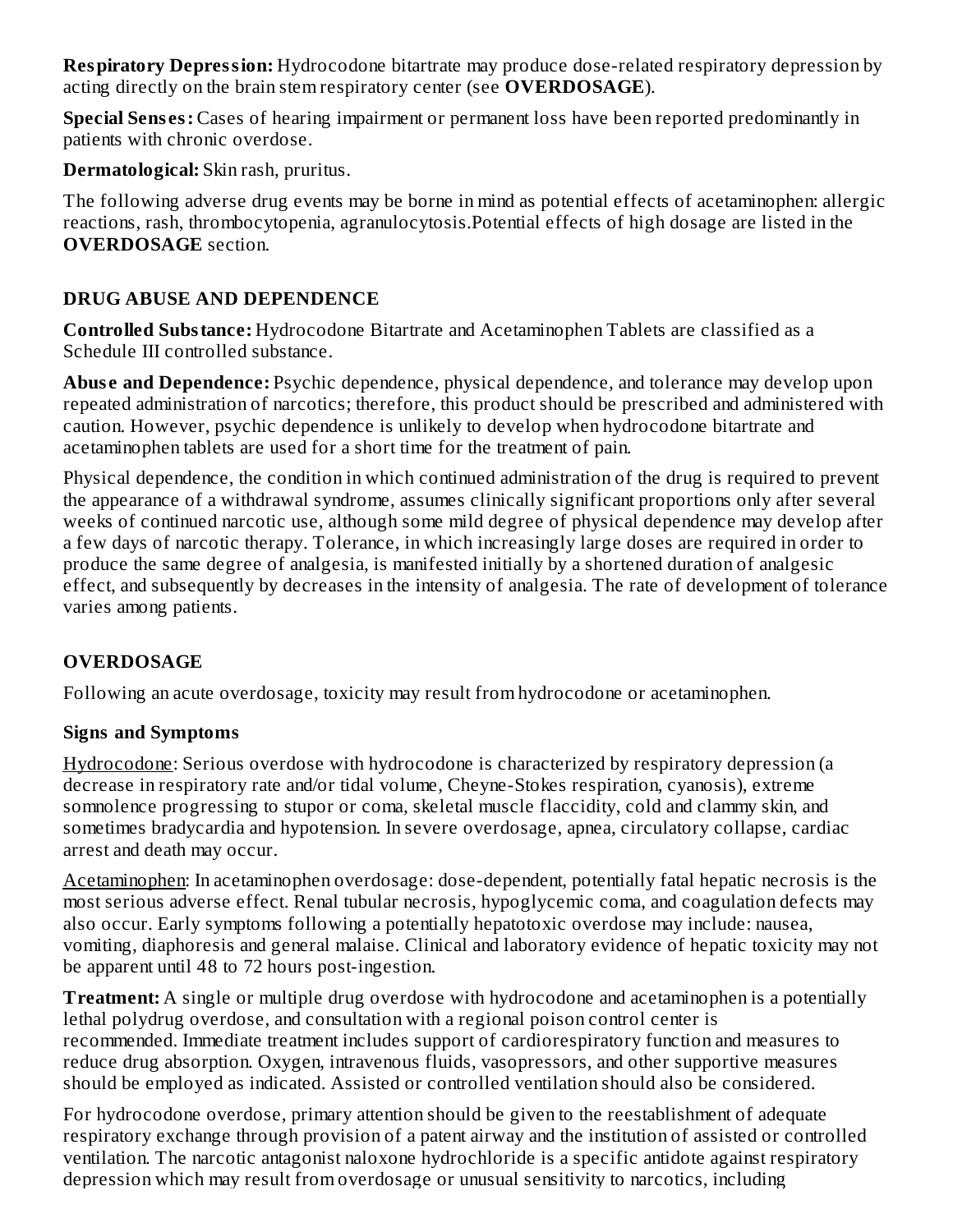depression which may result from overdosage or unusual sensitivity to narcotics, including hydrocodone. Since the duration of action of hydrocodone may exceed that of the antagonist, the patient should be kept under continued surveillance, and repeated doses of the antagonist should be administered as needed to maintain adequate respiration. A narcotic antagonist should not be administered in the absence of clinically significant respiratory or cardiovascular depression.

Gastric decontamination with activated charcoal should be administered just prior to N-acetylcysteine (NAC) to decrease systemic absorption if acetaminophen ingestion is known or suspected to have occurred within a few hours of presentation. Serum acetaminophen levels should be obtained immediately if the patient presents 4 hours or more after ingestion to assess potential risk of hepatotoxicity; acetaminophen levels drawn less than 4 hours post-ingestion may be misleading. To obtain the best possible outcome, NAC should be administered as soon as possible where impending or evolving liver injury is suspected. Intravenous NAC may be administered when circumstances preclude oral administration.

Vigorous supportive therapy is required in severe intoxication. Procedures to limit the continuing absorption of the drug must be readily performed since the hepatic injury is dose dependent and occurs early in the course of intoxication.

# **DOSAGE AND ADMINISTRATION**

Dosage should be adjusted according to the severity of the pain and the response of the patient. However, it should be kept in mind that tolerance to hydrocodone can develop with continued use and that the incidence of untoward effects is dose related.

| 2.5<br>mg/500<br>mg<br>$5 \text{ mg}/500$<br>mg                   | The usual adult dosage is one or two tablets every four to six hours as needed for pain.<br>The total daily dosage should not exceed 8 tablets.          |
|-------------------------------------------------------------------|----------------------------------------------------------------------------------------------------------------------------------------------------------|
| 7.5<br>mg/325<br>mg<br>7.5<br>mg/500<br>mg<br>7.5<br>mg/650<br>mg | The usual adult dosage is one tablet every four to six hours as needed for pain. The total<br>daily dosage should not exceed 6 tablets.                  |
| 7.5<br>mg/750<br>mg                                               | The usual adult dosage is one tablet every four to six hours as needed for pain. The total<br>daily dosage should not exceed 5 tablets.                  |
| 10<br>mg/325<br>mg<br>mg<br>10 mg/650<br>mg<br>10<br>mg/660<br>mg | <b>10 mg/500</b> The usual adult dosage is one tablet every four to six hours as needed for pain. The total<br>daily dosage should not exceed 6 tablets. |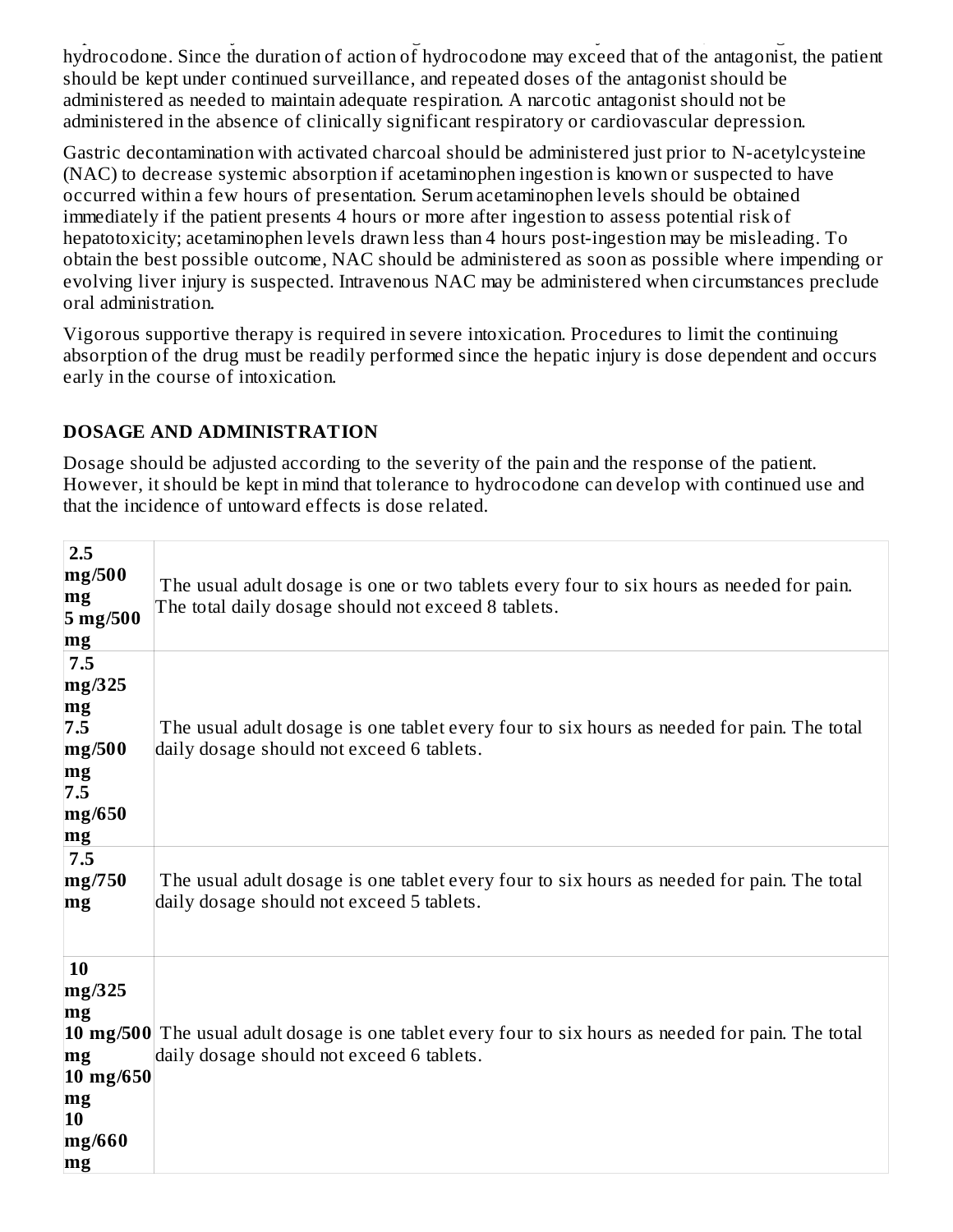| $\vert$ 10     |                                                                                            |
|----------------|--------------------------------------------------------------------------------------------|
| mg/750         | The usual adult dosage is one tablet every four to six hours as needed for pain. The total |
| m <sub>g</sub> | daily dosage should not exceed 5 tablets.                                                  |

#### **HOW SUPPLIED**

Hydrocodone Bitartrate and Acetaminophen Tablets USP are available in the following strengths:

2.5 mg/500 mg

2.5 mg hydrocodone bitartrate and 500 mg acetaminophen, oblong, white tablets bisected on one side and debossed with **WATSON 388** on the other side, supplied in:

| Bottles of 30  | NDC 16590-112-30 |
|----------------|------------------|
| Bottles of 60  | NDC 16590-112-60 |
| Bottles of 90  | NDC 16590-112-90 |
| Bottles of 120 | NDC 16590-112-72 |

#### 7.5 mg/325 mg

7.5 mg hydrocodone bitartrate and 325 mg acetaminophen, capsule shaped, light orange tablets bisected on one side and debossed with **WATSON 3203** on the other side, supplied in:

| Bottles of 15  | <b>NDC</b> | 16590-114-15 |
|----------------|------------|--------------|
| Bottles of 20  | <b>NDC</b> | 16590-114-20 |
| Bottles of 28  | <b>NDC</b> | 16590-114-28 |
| Bottles of 30  | NDC        | 16590-114-30 |
| Bottles of 40  | <b>NDC</b> | 16590-114-40 |
| Bottles of 45  | <b>NDC</b> | 16590-114-45 |
| Bottles of 60  | <b>NDC</b> | 16590-114-60 |
| Bottles of 90  | <b>NDC</b> | 16590-114-90 |
| Bottles of 100 | <b>NDC</b> | 16590-114-71 |
| Bottles of 120 | <b>NDC</b> | 16590-114-72 |
| Bottles of 180 | <b>NDC</b> | 16590-114-82 |

#### 7.5 mg/500 mg

7.5 mg hydrocodone bitartrate and 500 mg acetaminophen, capsule-shaped, white tablets bisected on one side and debossed with **WATSON 385** on the other side, supplied in:

| Bottles of 28  | <b>NDC</b> | 16590-115-28 |
|----------------|------------|--------------|
| Bottles of 30  | <b>NDC</b> | 16590-115-30 |
| Bottles of 45  | <b>NDC</b> | 16590-115-45 |
| Bottles of 56  | <b>NDC</b> | 16590-115-56 |
| Bottles of 60  | <b>NDC</b> | 16590-115-60 |
| Bottles of 90  | <b>NDC</b> | 16590-115-90 |
| Bottles of 100 | NDC.       | 16590-115-71 |

#### 7.5 mg/650 mg

7.5 mg hydrocodone bitartrate and 650 mg acetaminophen, capsule-shaped, pink tablets bisected on one side and debossed with **WATSON 502** on the other side, supplied in:

| Bottles of 20  | NDC        | 16590-116-20 |
|----------------|------------|--------------|
| Bottles of 30  | <b>NDC</b> | 16590-116-30 |
| Bottles of 40  | <b>NDC</b> | 16590-116-40 |
| Bottles of 60  | <b>NDC</b> | 16590-116-60 |
| Bottles of 90  | <b>NDC</b> | 16590-116-90 |
| Bottles of 120 | <b>NDC</b> | 16590-116-72 |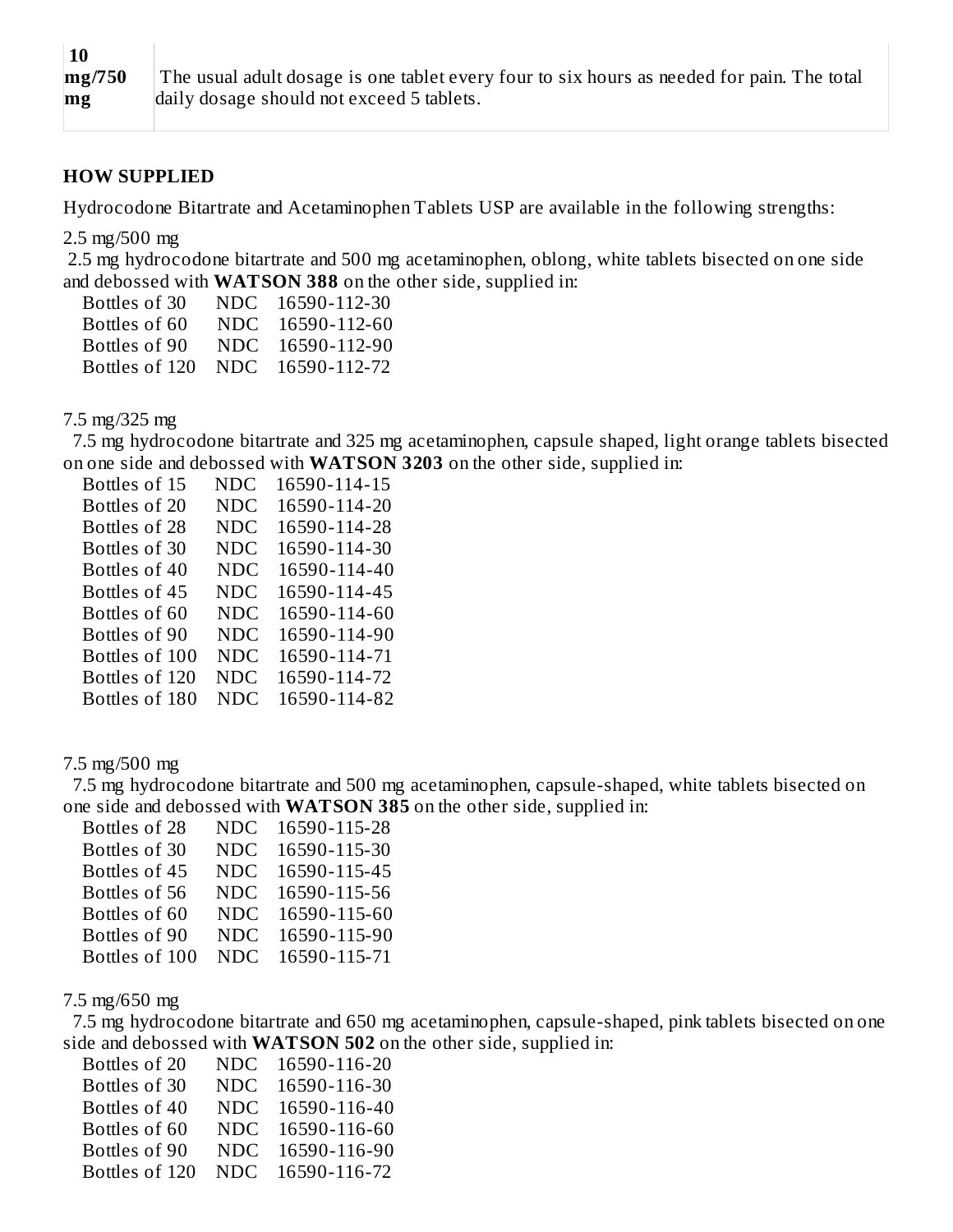#### 7.5 mg/750 mg

7.5 mg hydrocodone bitartrate and 750 mg acetaminophen, oblong, white tablets bisected on one side and debossed with **WATSON 387** on the other side, supplied in:

| Bottles of 10  | <b>NDC</b> | 16590-117-10 |
|----------------|------------|--------------|
| Bottles of 15  | <b>NDC</b> | 16590-117-15 |
| Bottles of 30  | <b>NDC</b> | 16590-117-30 |
| Bottles of 40  | <b>NDC</b> | 16590-117-40 |
| Bottles of 60  | <b>NDC</b> | 16590-117-60 |
| Bottles of 90  | <b>NDC</b> | 16590-117-90 |
| Bottles of 120 | NDC.       | 16590-117-72 |

#### 10 mg/325 mg

10 mg hydrocodone bitartrate and 325 mg acetaminophen, capsule-shaped, yellow tablets bisected on one side and debossed with **WATSON 853** on the other side, supplied in:

| <b>NDC</b> | 16590-118-30 |
|------------|--------------|
| <b>NDC</b> | 16590-118-56 |
| <b>NDC</b> | 16590-118-60 |
| <b>NDC</b> | 16590-118-90 |
| <b>NDC</b> | 16590-118-72 |
| NDC.       | 16590-118-83 |
|            |              |

#### 10 mg/500 mg

10 mg hydrocodone bitartrate and 500 mg acetaminophen, capsule-shaped, blue tablets bisected on one side and debossed with **WATSON 540** on the other side, supplied in:

| Bottles of 30  | <b>NDC</b> | 16590-119-30 |
|----------------|------------|--------------|
| Bottles of 45  | <b>NDC</b> | 16590-119-45 |
| Bottles of 56  | <b>NDC</b> | 16590-119-56 |
| Bottles of 60  | <b>NDC</b> | 16590-119-60 |
| Bottles of 90  | <b>NDC</b> | 16590-119-90 |
| Bottles of 100 | <b>NDC</b> | 16590-119-71 |
| Bottles of 150 | <b>BDC</b> | 16590-119-83 |

#### 10 mg/650 mg

10 mg hydrocodone bitartrate and 650 mg acetaminophen, oblong, white tablets bisected on one side and debossed with **WATSON 503** on the other side, supplied in:

| 16590-120-30<br>NDC.       |
|----------------------------|
|                            |
| 16590-120-50<br><b>NDC</b> |
| 16590-120-60<br><b>NDC</b> |
| 16590-120-90<br><b>NDC</b> |
| 16590-120-71<br><b>NDC</b> |
| 16590-120-82<br>NDC.       |
|                            |

Store at 20°-25°C (68°-77°F) [See USP Controlled Room Temperature].

Dispense in a tight, light-resistant container with a child-resistant closure.

Manufactured by:

**Watson Laboratories, Inc.** Corona, CA 92880 USA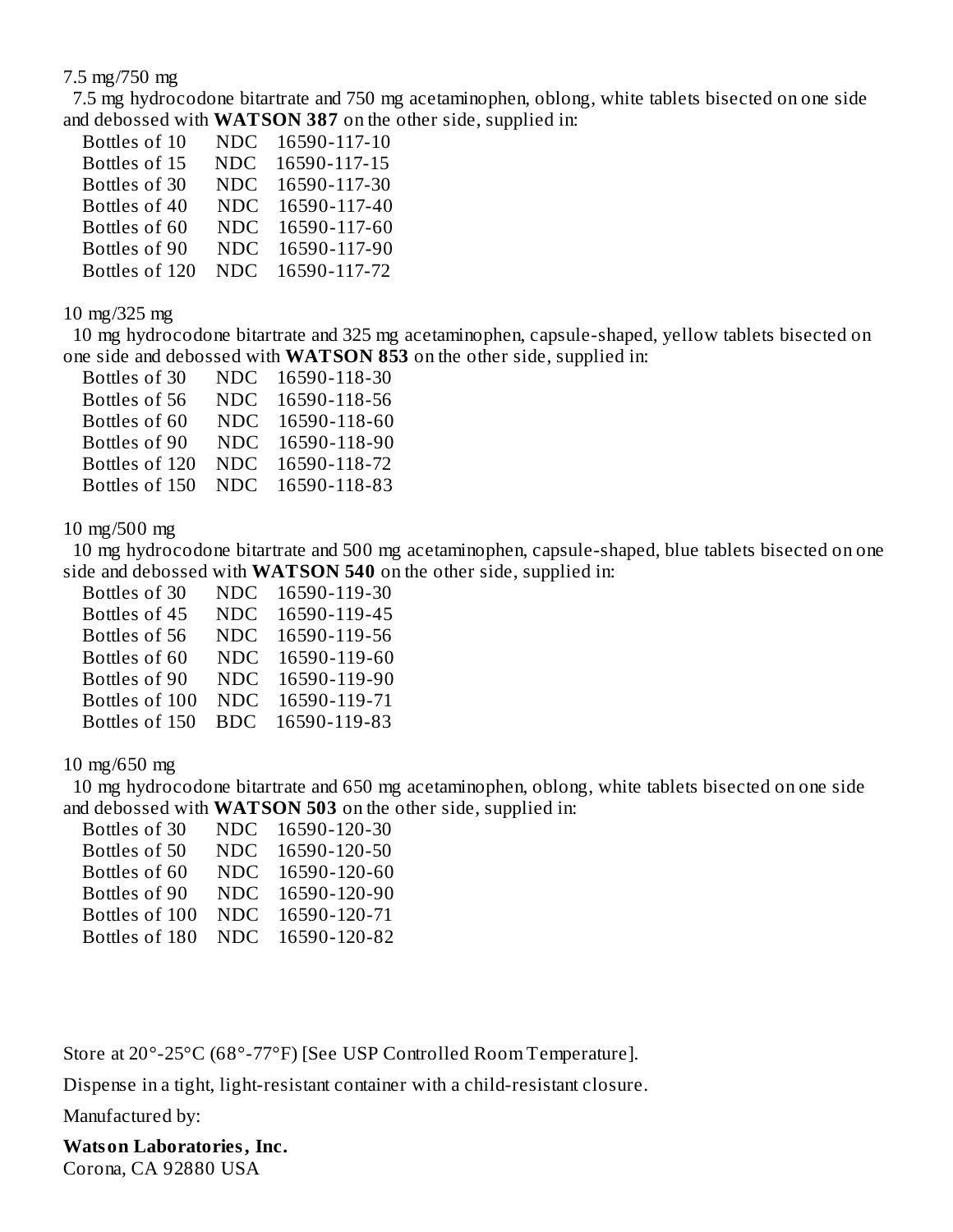Distributed by:

**Watson Pharma, Inc.**

Corona, CA 92880 USA Revised: June 2011

173191-1

**Relabeling and Repackaging by:**

STAT Rx USA LLC Gainesville, GA 30501

# **PRINCIPAL DISPLAY PANEL**

# **HYDROCODONE / APAP C-III 2.5 / 500 MG TABLETS**



# **HYDROCODONE / APAP C-III 7.5 / 325 MG TABLETS**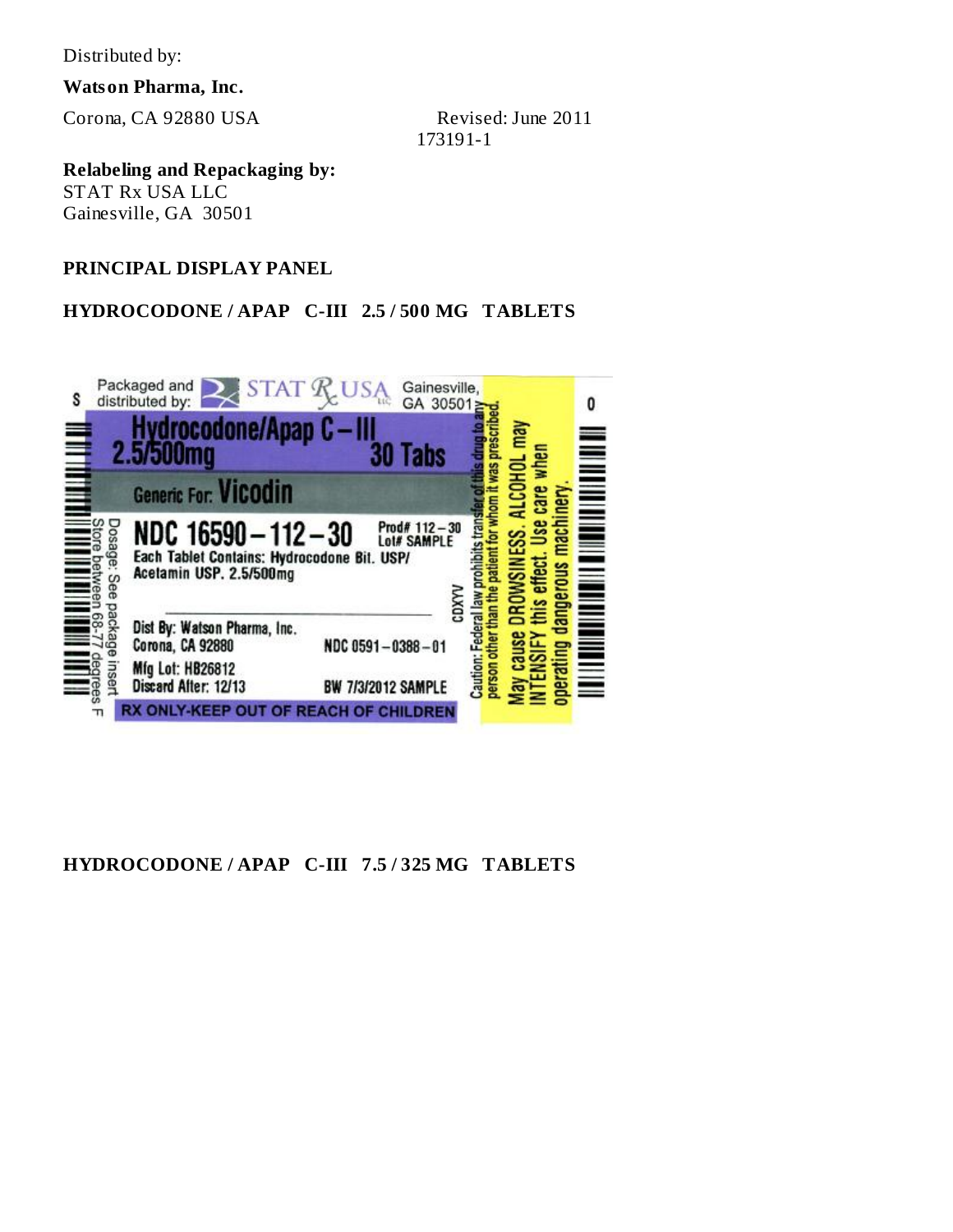

# **HYDRODOCONE / APAP C-III 7.5 / 500 MG TABLETS**



# **HYDROCODONE / APAP C-III 7.5 / 650 MG TABLETS**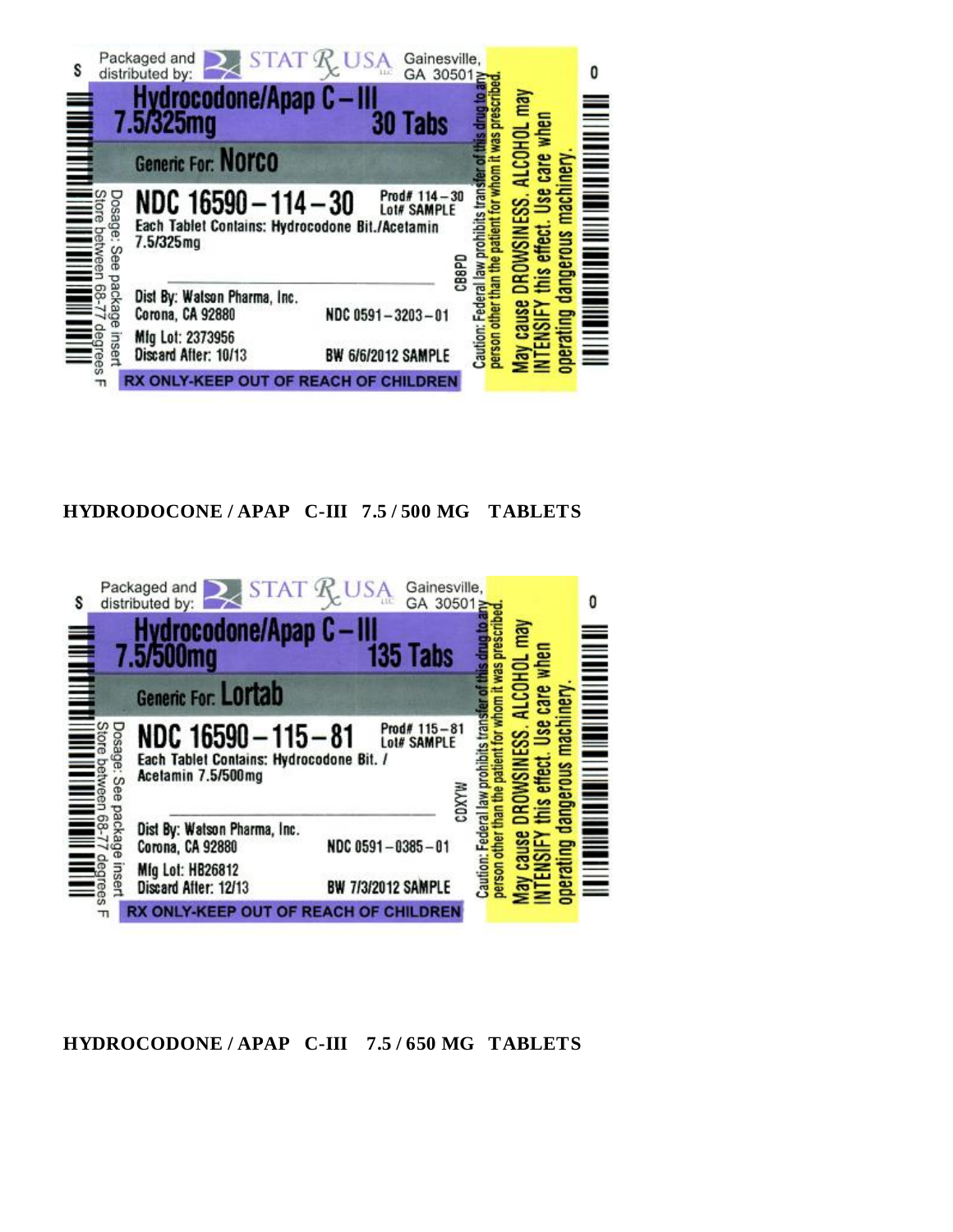

#### **HYDROCODONE / APAP C-III 7.5 / 750 MG TABLETS**



#### **HYDROCODONE / APAP C-III 10 / 325 MG TABLETS**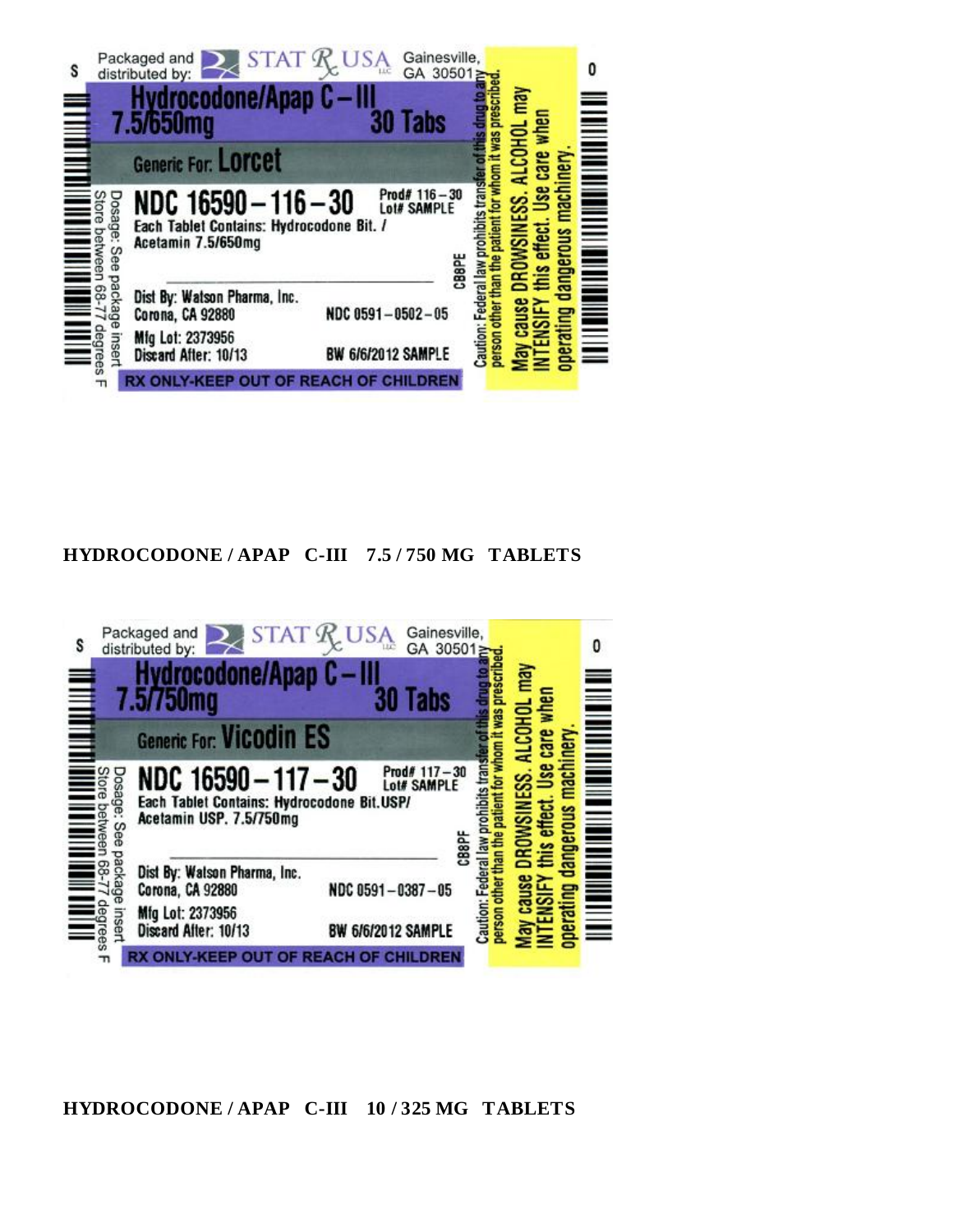![](_page_12_Picture_0.jpeg)

# **HYDROCODONE / APAP C-III 10 / 500 MG TABLETS**

![](_page_12_Picture_2.jpeg)

**HYDROCODONE / APAP C-III 10 / 650 MG TABLETS**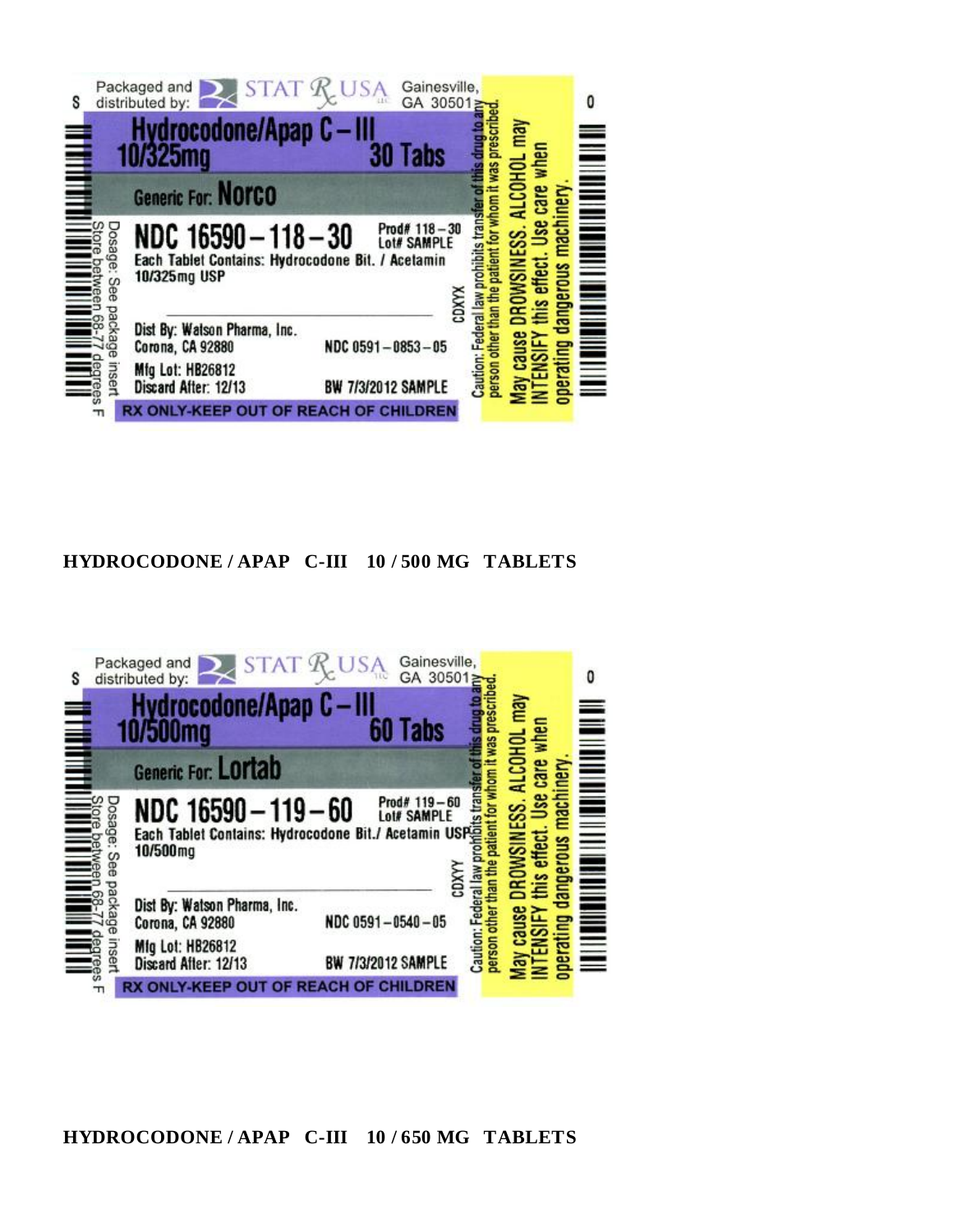![](_page_13_Picture_0.jpeg)

hydrocodone bitartrate and acetaminophen tablet

#### **Product Information**

| Product Type            | DRUG | <b>HUMAN PRESCRIPTION Item Code (Source)</b> | NDC:16590-<br>$112(NDC:0591-0388)$ |
|-------------------------|------|----------------------------------------------|------------------------------------|
| Route of Administration | ORAL | <b>DEA Schedule</b>                          | CШ                                 |

| Strength         |
|------------------|
| $2.5 \text{ mg}$ |
| $500$ mg         |
|                  |

**Inactive Ingredients** 

**Ingredient Name**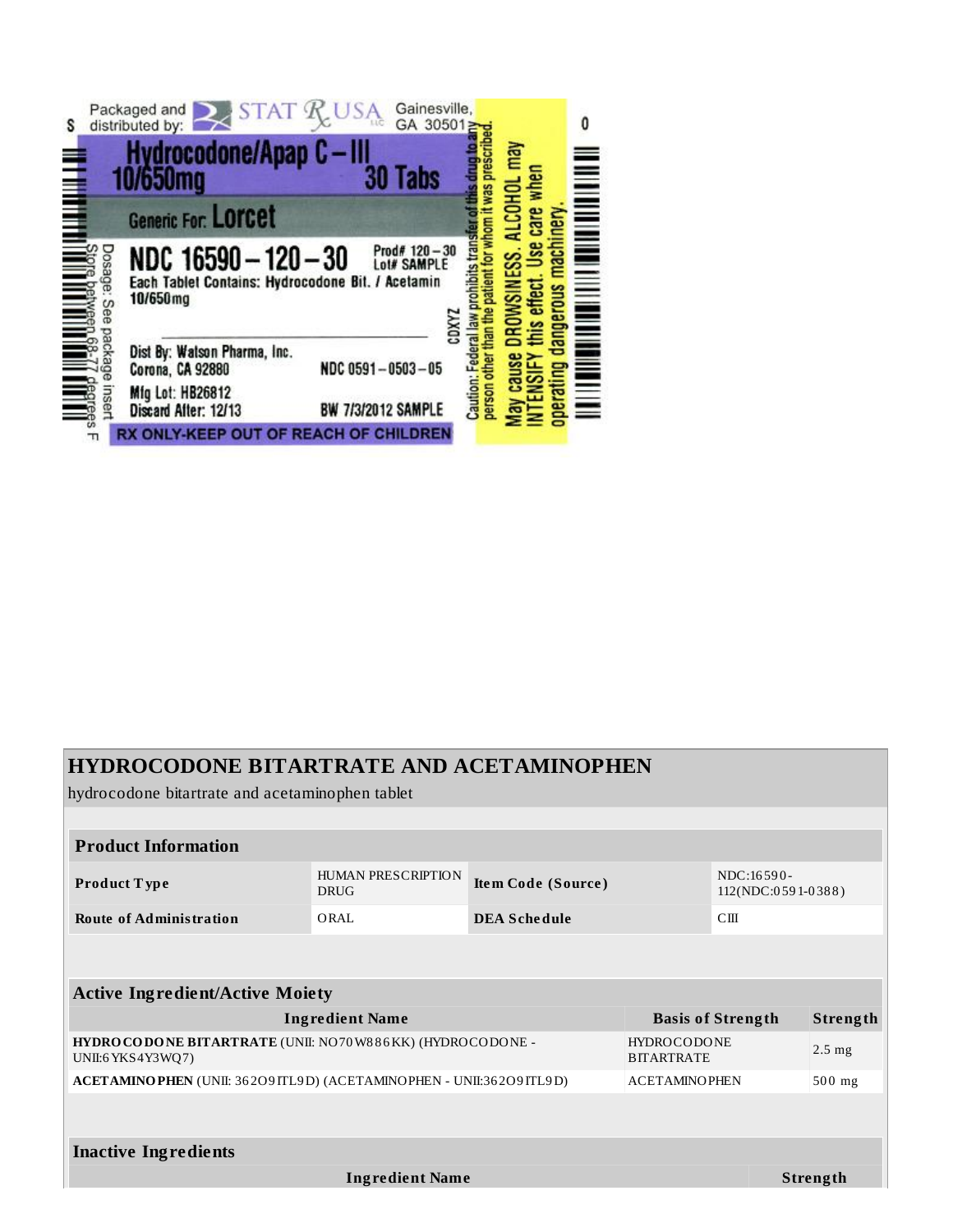|   | ANHYDROUS LACTOSE (UNII: 3SY5LH9 PMK) |       |                                                 |                             |                           |  |  |
|---|---------------------------------------|-------|-------------------------------------------------|-----------------------------|---------------------------|--|--|
|   |                                       |       | CROSCARMELLOSE SODIUM (UNII: M28OL1HH48)        |                             |                           |  |  |
|   | CROSPOVIDONE (UNII: 68401960MK)       |       |                                                 |                             |                           |  |  |
|   | MAGNESIUM STEARATE (UNII: 70097M6I30) |       |                                                 |                             |                           |  |  |
|   |                                       |       | CELLULOSE, MICRO CRYSTALLINE (UNII: OP1R32D61U) |                             |                           |  |  |
|   | PO VIDO NE (UNII: FZ989GH94E)         |       |                                                 |                             |                           |  |  |
|   |                                       |       | STARCH, PREGELATINIZED CORN (UNII: O8232NY3SJ)  |                             |                           |  |  |
|   | STEARIC ACID (UNII: 4ELV7Z65AP)       |       |                                                 |                             |                           |  |  |
|   |                                       |       |                                                 |                             |                           |  |  |
|   | <b>Product Characteristics</b>        |       |                                                 |                             |                           |  |  |
|   | Color                                 | white |                                                 | Score                       | 2 pieces                  |  |  |
|   | <b>Shape</b>                          |       | OVAL (OBLONG)                                   | <b>Size</b>                 | 15mm                      |  |  |
|   | Flavor                                |       |                                                 | <b>Imprint Code</b>         | WATSON;388                |  |  |
|   | Contains                              |       |                                                 |                             |                           |  |  |
|   |                                       |       |                                                 |                             |                           |  |  |
|   | Packaging                             |       |                                                 |                             |                           |  |  |
| # | <b>Item Code</b>                      |       | <b>Package Description</b>                      | <b>Marketing Start Date</b> | <b>Marketing End Date</b> |  |  |
|   | 1 NDC:16590-112-30                    |       | 30 in 1 BOTTLE                                  |                             |                           |  |  |

**Application Number or Monograph Citation** 

hydrocodone bitartrate and acetaminophen tablet

ANDA081079

 $60$  in 1 BOTTLE

120 in 1 BOTTLE

90 in 1 BOTTLE

2 NDC:16590-112-60

3 NDC:16590-112-72

4 NDC:16590-112-90

**Marketing Category** 

ANDA

**Marketing Information** 

| <b>Product Information</b>                                                                                                |                                                                                                |                     |                  |                                  |          |  |
|---------------------------------------------------------------------------------------------------------------------------|------------------------------------------------------------------------------------------------|---------------------|------------------|----------------------------------|----------|--|
| <b>Product Type</b>                                                                                                       | <b>HUMAN PRESCRIPTION</b><br><b>DRUG</b>                                                       | Item Code (Source)  |                  | NDC:16590-<br>114(NDC:0591-3203) |          |  |
| <b>Route of Administration</b>                                                                                            | ORAL                                                                                           | <b>DEA Schedule</b> |                  | C <sub>III</sub>                 |          |  |
|                                                                                                                           |                                                                                                |                     |                  |                                  |          |  |
| <b>Active Ingredient/Active Moiety</b>                                                                                    |                                                                                                |                     |                  |                                  |          |  |
|                                                                                                                           | <b>Ingredient Name</b>                                                                         |                     |                  | <b>Basis of Strength</b>         | Strength |  |
| HYDRO CODONE BITARTRATE (UNII: NO70W886KK) (HYDROCODONE -<br><b>HYDROCODONE</b><br><b>BITARTRATE</b><br>UNII:6 YKS4Y3WQ7) |                                                                                                |                     | $7.5 \text{ mg}$ |                                  |          |  |
|                                                                                                                           | ACETAMINO PHEN (UNII: 36209 ITL9D) (ACETAMINO PHEN - UNII:36209 ITL9D)<br><b>ACETAMINOPHEN</b> |                     |                  |                                  | $325$ mg |  |
|                                                                                                                           |                                                                                                |                     |                  |                                  |          |  |
| <b>Inactive Ingredients</b>                                                                                               |                                                                                                |                     |                  |                                  |          |  |

**Marketing End Date** 

**Marketing Start Date** 

08/30/1991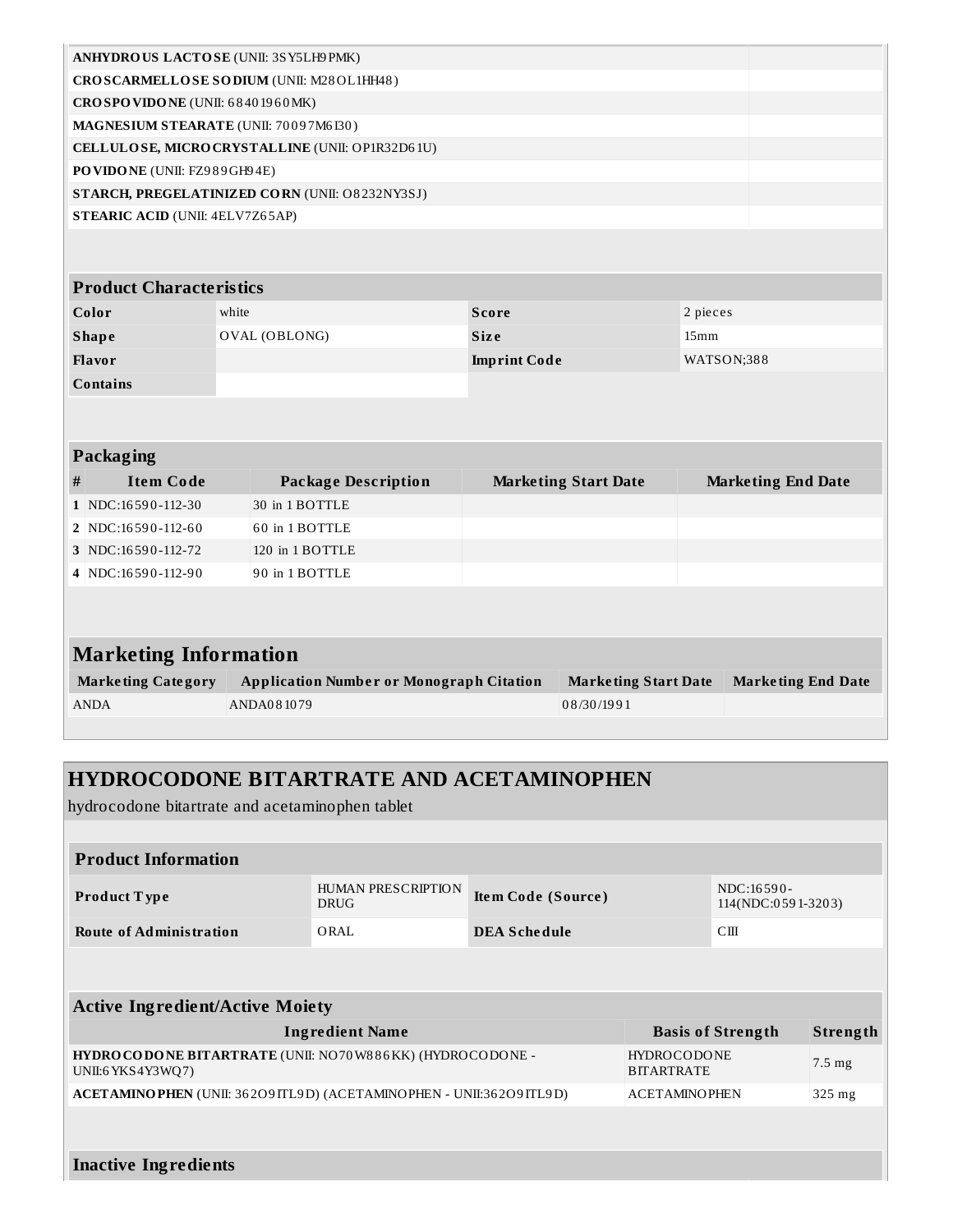| <b>Ingredient Name</b>                          | Strength |
|-------------------------------------------------|----------|
| CROSCARMELLOSE SODIUM (UNII: M28OL1HH48)        |          |
| CROSPOVIDONE (UNII: 68401960MK)                 |          |
| MAGNESIUM STEARATE (UNII: 70097M6I30)           |          |
| CELLULOSE, MICRO CRYSTALLINE (UNII: OP1R32D61U) |          |
| <b>PO VIDONE</b> (UNII: FZ989GH94E)             |          |
| STARCH, PREGELATINIZED CORN (UNII: O8232NY3SJ)  |          |
| <b>STEARIC ACID (UNII: 4ELV7Z65AP)</b>          |          |
| FD&C YELLOW NO. 6 (UNII: H77VEI93A8)            |          |
| ALUMINUM OXIDE (UNII: LMI2606933)               |          |

# **Product Characteristics**

| Color         | orange (light orange) | Score               | 2 pieces         |
|---------------|-----------------------|---------------------|------------------|
| <b>Shape</b>  | OVAL (CAPSULE-SHAPED) | <b>Size</b>         | 14 <sub>mm</sub> |
| <b>Flavor</b> |                       | <b>Imprint Code</b> | WATSON;3203      |
| Contains      |                       |                     |                  |

# **Packaging**

| #              | <b>Item Code</b>    | <b>Package Description</b> | <b>Marketing Start Date</b> | <b>Marketing End Date</b> |
|----------------|---------------------|----------------------------|-----------------------------|---------------------------|
| $\mathbf{1}$   | NDC:16590-114-15    | 15 in 1 BOTTLE             |                             |                           |
| $2^{\circ}$    | NDC:16590-114-20    | 20 in 1 BOTTLE             |                             |                           |
| 3              | NDC:16590-114-28    | 28 in 1 BOTTLE             |                             |                           |
| $\overline{4}$ | NDC:16590-114-30    | 30 in 1 BOTTLE             |                             |                           |
| 5 <sup>1</sup> | NDC:16590-114-40    | 40 in 1 BOTTLE             |                             |                           |
| 6              | NDC:16590-114-45    | 45 in 1 BOTTLE             |                             |                           |
| $7^{\circ}$    | NDC:16590-114-60    | 60 in 1 BOTTLE             |                             |                           |
| 8              | NDC:16590-114-71    | $100$ in $1$ BOTTLE        |                             |                           |
| 9              | NDC:16590-114-72    | 120 in 1 BOTTLE            |                             |                           |
|                | 10 NDC:16590-114-82 | 180 in 1 BOTTLE            |                             |                           |
|                | 11 NDC:16590-114-90 | 90 in 1 BOTTLE             |                             |                           |

| <b>Marketing Information</b> |                                                 |                             |                           |  |
|------------------------------|-------------------------------------------------|-----------------------------|---------------------------|--|
| <b>Marketing Category</b>    | <b>Application Number or Monograph Citation</b> | <b>Marketing Start Date</b> | <b>Marketing End Date</b> |  |
| <b>ANDA</b>                  | ANDA040148                                      | 09/12/2000                  |                           |  |
|                              |                                                 |                             |                           |  |

# **HYDROCODONE BITARTRATE AND ACETAMINOPHEN**

hydrocodone bitartrate and acetaminophen tablet

| <b>Product Information</b> |                                   |                    |                                  |  |
|----------------------------|-----------------------------------|--------------------|----------------------------------|--|
| Product Type               | HUMAN PRESCRIPTION<br><b>DRUG</b> | Item Code (Source) | NDC:16590-<br>115(NDC:0591-0385) |  |
| Route of Administration    | ORAL                              | DEA Schedule       | CШ                               |  |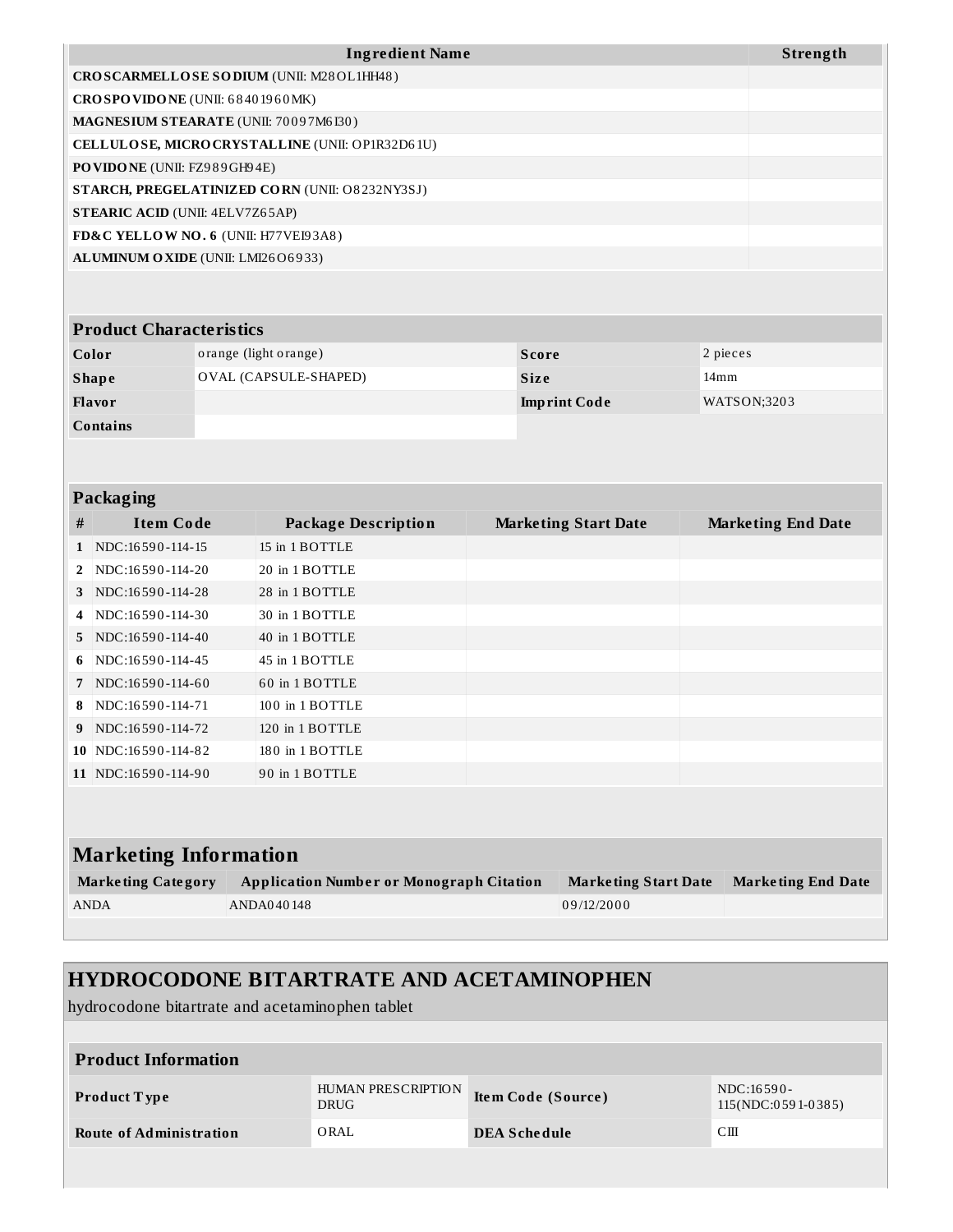| <b>Active Ingredient/Active Moiety</b>                                         |                                         |                  |  |  |
|--------------------------------------------------------------------------------|-----------------------------------------|------------------|--|--|
| <b>Ingredient Name</b>                                                         | <b>Basis of Strength</b>                | Strength         |  |  |
| HYDRO CODONE BITARTRATE (UNII: NO70W886KK) (HYDROCODONE -<br>UNII:6 YKS4Y3WQ7) | <b>HYDROCODONE</b><br><b>BITARTRATE</b> | $7.5 \text{ mg}$ |  |  |
| ACETAMINO PHEN (UNII: 36209 ITL9D) (ACETAMINO PHEN - UNII:36209 ITL9D)         | <b>ACETAMINOPHEN</b>                    | $500$ mg         |  |  |

# **Inactive Ingredients**

| <b>Ingredient Name</b>                          | Strength |
|-------------------------------------------------|----------|
| ANHYDROUS LACTOSE (UNII: 3SY5LH9 PMK)           |          |
| CROSCARMELLOSE SODIUM (UNII: M28OL1HH48)        |          |
| $CRO$ SPO VIDO NE (UNII: 6840 1960 MK)          |          |
| MAGNESIUM STEARATE (UNII: 70097M6I30)           |          |
| CELLULOSE, MICRO CRYSTALLINE (UNII: OP1R32D61U) |          |
| <b>PO VIDO NE (UNII: FZ989GH94E)</b>            |          |
| STARCH, PREGELATINIZED CORN (UNII: 08232NY3SJ)  |          |
| <b>STEARIC ACID (UNII: 4ELV7Z65AP)</b>          |          |

# **Product Characteristics**

| Color        | white                 | <b>Score</b>        | 2 pieces   |
|--------------|-----------------------|---------------------|------------|
| <b>Shape</b> | OVAL (CAPSULE-SHAPED) | <b>Size</b>         | $14$ mm    |
| Flavor       |                       | <b>Imprint Code</b> | WATSON;385 |
| Contains     |                       |                     |            |

# **Packaging**

|   | $\cdots$                           |                            |                             |                           |
|---|------------------------------------|----------------------------|-----------------------------|---------------------------|
| # | <b>Item Code</b>                   | <b>Package Description</b> | <b>Marketing Start Date</b> | <b>Marketing End Date</b> |
|   | 1 NDC:16590-115-28                 | 28 in 1 BOTTLE             |                             |                           |
|   | 2 NDC:16590-115-30                 | 30 in 1 BOTTLE             |                             |                           |
|   | 3 NDC:16590-115-45                 | 45 in 1 BOTTLE             |                             |                           |
|   | 4 NDC:16590-115-56                 | 56 in 1 BOTTLE             |                             |                           |
|   | $5 \cdot \text{NDC}$ :16590-115-60 | 60 in 1 BOTTLE             |                             |                           |
|   | 6 NDC:16590-115-71                 | $100$ in $1$ BOTTLE        |                             |                           |
|   | 7 NDC:16590-115-90                 | 90 in 1 BOTTLE             |                             |                           |

# **Marketing Information**

| <b>Marketing Category</b> | <b>Application Number or Monograph Citation</b> | <b>Marketing Start Date</b> | Marketing End Date |
|---------------------------|-------------------------------------------------|-----------------------------|--------------------|
| <b>ANDA</b>               | ANDA081080                                      | 08/30/1991                  |                    |
|                           |                                                 |                             |                    |

# **HYDROCODONE BITARTRATE AND ACETAMINOPHEN**

hydrocodone bitartrate and acetaminophen tablet

**Product T ype**

HUMAN PRESCRIPTION **Ite m Code (Source )**

NDC:16 59 0 -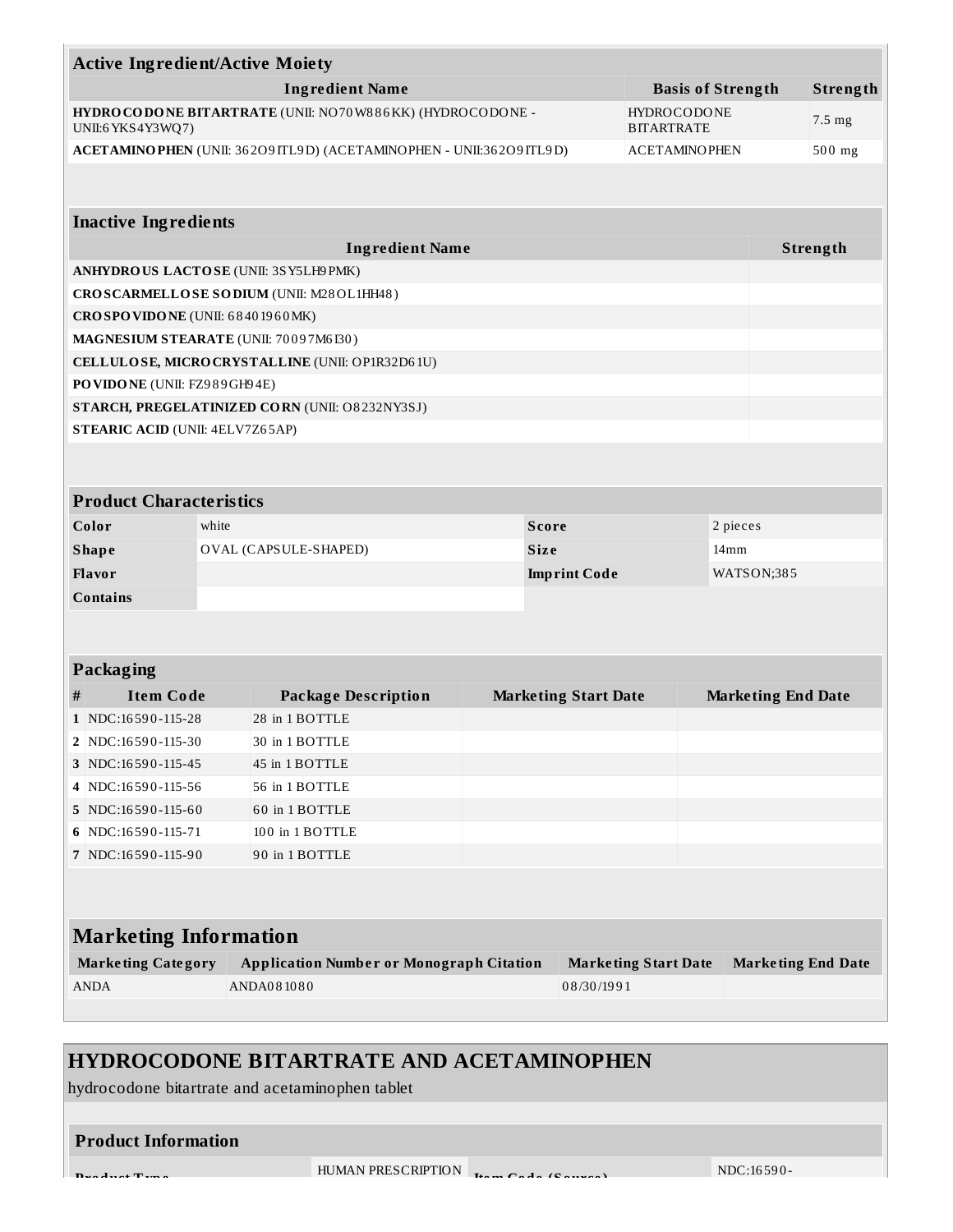| rrouucl 1 ype           | <b>DRUG</b> | THE III COUP (SOULCE) | $116(NDC:0591-0502)$ |
|-------------------------|-------------|-----------------------|----------------------|
| Route of Administration | ORAL        | DEA Schedule          | СШ                   |

| <b>Active Ingredient/Active Moiety</b>                                        |                                  |                  |  |  |  |
|-------------------------------------------------------------------------------|----------------------------------|------------------|--|--|--|
| Ingredient Name                                                               | <b>Basis of Strength</b>         | Strength         |  |  |  |
| HYDROCODONE BITARTRATE (UNII: NO70W886KK) (HYDROCODONE -<br>UNII:6 YKS4Y3WQ7) | HYDROCODONE<br><b>BITARTRATE</b> | $7.5 \text{ mg}$ |  |  |  |
| ACETAMINO PHEN (UNII: 36209 ITL9D) (ACETAMINO PHEN - UNII:36209 ITL9D)        | <b>ACETAMINOPHEN</b>             | $650$ mg         |  |  |  |

|  | Inactive Ingredients |  |
|--|----------------------|--|
|  |                      |  |

| <b>Ingredient Name</b>                          | Strength |
|-------------------------------------------------|----------|
| ANHYDROUS LACTOSE (UNII: 3SY5LH9PMK)            |          |
| CROSCARMELLOSE SODIUM (UNII: M28OL1HH48)        |          |
| $CRO$ SPO VIDO NE (UNII: 6840 1960 MK)          |          |
| <b>MAGNESIUM STEARATE (UNII: 70097M6I30)</b>    |          |
| CELLULOSE, MICRO CRYSTALLINE (UNII: OP1R32D61U) |          |
| <b>PO VIDO NE (UNII: FZ989GH94E)</b>            |          |
| STARCH, PREGELATINIZED CORN (UNII: O8232NY3SJ)  |          |
| <b>STEARIC ACID (UNII: 4ELV7Z65AP)</b>          |          |
| FD&C RED NO. 40 (UNII: WZB9127XOA)              |          |
| ALUMINUM OXIDE (UNII: LMI2606933)               |          |

| <b>Product Characteristics</b> |                       |                     |                    |  |  |  |
|--------------------------------|-----------------------|---------------------|--------------------|--|--|--|
| Color                          | pink                  | <b>Score</b>        | 2 pieces           |  |  |  |
| <b>Shape</b>                   | OVAL (CAPSULE-SHAPED) | <b>Size</b>         | $16 \,\mathrm{mm}$ |  |  |  |
| Flavor                         |                       | <b>Imprint Code</b> | WATSON;502         |  |  |  |
| <b>Contains</b>                |                       |                     |                    |  |  |  |

|   | Packaging                    |                                                 |  |                             |                           |  |  |
|---|------------------------------|-------------------------------------------------|--|-----------------------------|---------------------------|--|--|
| # | <b>Item Code</b>             | <b>Package Description</b>                      |  | <b>Marketing Start Date</b> | <b>Marketing End Date</b> |  |  |
|   | $1$ NDC:16590-116-20         | 20 in 1 BOTTLE                                  |  |                             |                           |  |  |
|   | 2   NDC:16590-116-30         | 30 in 1 BOTTLE                                  |  |                             |                           |  |  |
|   | 3 NDC:16590-116-40           | 40 in 1 BOTTLE                                  |  |                             |                           |  |  |
|   | 4   NDC:16590-116-60         | 60 in 1 BOTTLE                                  |  |                             |                           |  |  |
|   | 5 NDC:16590-116-72           | 120 in 1 BOTTLE                                 |  |                             |                           |  |  |
|   | 6   NDC:16590-116-90         | 90 in 1 BOTTLE                                  |  |                             |                           |  |  |
|   |                              |                                                 |  |                             |                           |  |  |
|   |                              |                                                 |  |                             |                           |  |  |
|   | <b>Marketing Information</b> |                                                 |  |                             |                           |  |  |
|   | <b>Marketing Category</b>    | <b>Application Number or Monograph Citation</b> |  | <b>Marketing Start Date</b> | <b>Marketing End Date</b> |  |  |
|   | <b>ANDA</b>                  | ANDA040094                                      |  | 09/29/1995                  |                           |  |  |
|   |                              |                                                 |  |                             |                           |  |  |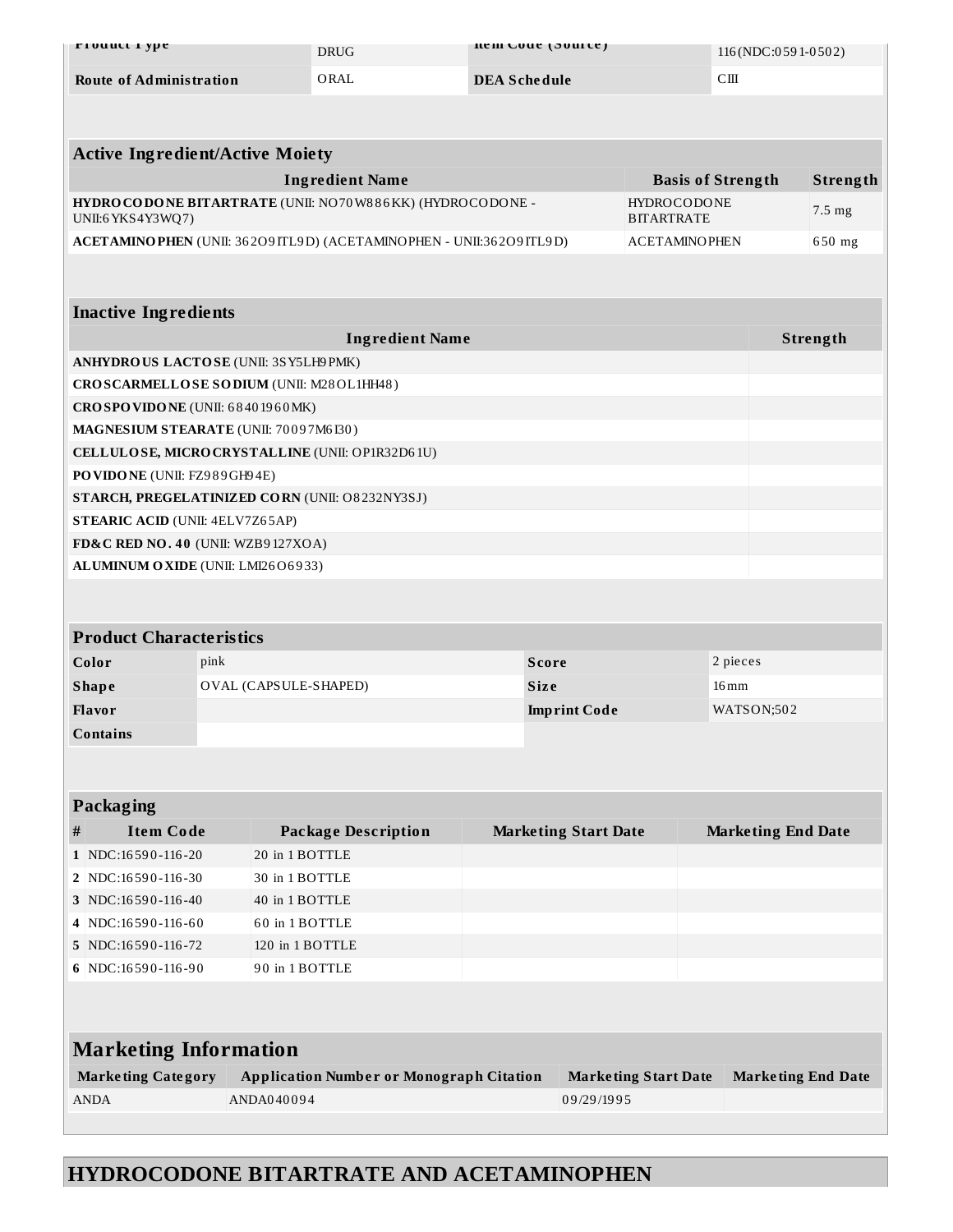|                                                                                                | hydrocodone bitartrate and acetaminophen tablet |       |                                                          |             |                             |                                         |                  |                                  |                           |
|------------------------------------------------------------------------------------------------|-------------------------------------------------|-------|----------------------------------------------------------|-------------|-----------------------------|-----------------------------------------|------------------|----------------------------------|---------------------------|
|                                                                                                | <b>Product Information</b>                      |       |                                                          |             |                             |                                         |                  |                                  |                           |
|                                                                                                | Product Type                                    |       | HUMAN PRESCRIPTION<br><b>DRUG</b>                        |             | Item Code (Source)          |                                         |                  | NDC:16590-<br>117(NDC:0591-0387) |                           |
|                                                                                                | <b>Route of Administration</b>                  |       | ORAL                                                     |             | <b>DEA Schedule</b>         |                                         | C <sub>III</sub> |                                  |                           |
|                                                                                                |                                                 |       |                                                          |             |                             |                                         |                  |                                  |                           |
|                                                                                                | <b>Active Ingredient/Active Moiety</b>          |       |                                                          |             |                             |                                         |                  |                                  |                           |
|                                                                                                |                                                 |       | <b>Ingredient Name</b>                                   |             |                             | <b>Basis of Strength</b>                |                  |                                  | Strength                  |
|                                                                                                | UNII:6 YKS4Y3WQ7)                               |       | HYDROCODONE BITARTRATE (UNII: NO70W886KK) (HYDROCODONE - |             |                             | <b>HYDROCODONE</b><br><b>BITARTRATE</b> |                  |                                  | 7.5 mg                    |
| ACETAMINO PHEN (UNII: 36209 ITL9D) (ACETAMINO PHEN - UNII:36209 ITL9D)<br><b>ACETAMINOPHEN</b> |                                                 |       |                                                          |             |                             |                                         | 750 mg           |                                  |                           |
|                                                                                                |                                                 |       |                                                          |             |                             |                                         |                  |                                  |                           |
|                                                                                                | <b>Inactive Ingredients</b>                     |       |                                                          |             |                             |                                         |                  |                                  |                           |
|                                                                                                |                                                 |       | <b>Ingredient Name</b>                                   |             |                             |                                         |                  |                                  | Strength                  |
|                                                                                                | ANHYDROUS LACTOSE (UNII: 3SY5LH9PMK)            |       |                                                          |             |                             |                                         |                  |                                  |                           |
|                                                                                                | CROSCARMELLOSE SODIUM (UNII: M28OL1HH48)        |       |                                                          |             |                             |                                         |                  |                                  |                           |
|                                                                                                | CROSPOVIDONE (UNII: 68401960MK)                 |       |                                                          |             |                             |                                         |                  |                                  |                           |
|                                                                                                | MAGNESIUM STEARATE (UNII: 70097M6I30)           |       |                                                          |             |                             |                                         |                  |                                  |                           |
|                                                                                                |                                                 |       | CELLULOSE, MICRO CRYSTALLINE (UNII: OP1R32D61U)          |             |                             |                                         |                  |                                  |                           |
|                                                                                                | PO VIDO NE (UNII: FZ989GH94E)                   |       |                                                          |             |                             |                                         |                  |                                  |                           |
|                                                                                                |                                                 |       | STARCH, PREGELATINIZED CORN (UNII: O8232NY3SJ)           |             |                             |                                         |                  |                                  |                           |
|                                                                                                | <b>STEARIC ACID (UNII: 4ELV7Z65AP)</b>          |       |                                                          |             |                             |                                         |                  |                                  |                           |
|                                                                                                |                                                 |       |                                                          |             |                             |                                         |                  |                                  |                           |
|                                                                                                | <b>Product Characteristics</b>                  |       |                                                          |             |                             |                                         |                  |                                  |                           |
|                                                                                                | Color                                           | white |                                                          |             | Score                       |                                         | 2 pieces         |                                  |                           |
|                                                                                                | <b>Shape</b>                                    |       | OVAL (CAPSULE-SHAPED)                                    | <b>Size</b> |                             |                                         | $18\,\rm{mm}$    |                                  |                           |
|                                                                                                | Flavor                                          |       |                                                          |             | <b>Imprint Code</b>         |                                         | WATSON;387       |                                  |                           |
|                                                                                                | <b>Contains</b>                                 |       |                                                          |             |                             |                                         |                  |                                  |                           |
|                                                                                                |                                                 |       |                                                          |             |                             |                                         |                  |                                  |                           |
|                                                                                                | Packaging                                       |       |                                                          |             |                             |                                         |                  |                                  |                           |
| #                                                                                              | <b>Item Code</b>                                |       | <b>Package Description</b>                               |             | <b>Marketing Start Date</b> |                                         |                  | <b>Marketing End Date</b>        |                           |
|                                                                                                | $1$ NDC:16590-117-10                            |       | 10 in 1 BOTTLE                                           |             |                             |                                         |                  |                                  |                           |
|                                                                                                | 2 NDC:16590-117-15                              |       | 15 in 1 BOTTLE                                           |             |                             |                                         |                  |                                  |                           |
|                                                                                                | 3 NDC:16590-117-30                              |       | 30 in 1 BOTTLE                                           |             |                             |                                         |                  |                                  |                           |
|                                                                                                | 4 NDC:16590-117-40                              |       | 40 in 1 BOTTLE                                           |             |                             |                                         |                  |                                  |                           |
|                                                                                                | 5 NDC:16590-117-60                              |       | 60 in 1 BOTTLE                                           |             |                             |                                         |                  |                                  |                           |
|                                                                                                | 6 NDC:16590-117-72                              |       | 120 in 1 BOTTLE                                          |             |                             |                                         |                  |                                  |                           |
|                                                                                                | 7 NDC:16590-117-90                              |       | 90 in 1 BOTTLE                                           |             |                             |                                         |                  |                                  |                           |
|                                                                                                |                                                 |       |                                                          |             |                             |                                         |                  |                                  |                           |
|                                                                                                | <b>Marketing Information</b>                    |       |                                                          |             |                             |                                         |                  |                                  |                           |
|                                                                                                | <b>Marketing Category</b>                       |       | <b>Application Number or Monograph Citation</b>          |             |                             | <b>Marketing Start Date</b>             |                  |                                  | <b>Marketing End Date</b> |
|                                                                                                | <b>ANDA</b>                                     |       | ANDA081083                                               |             | 08/30/1991                  |                                         |                  |                                  |                           |
|                                                                                                |                                                 |       |                                                          |             |                             |                                         |                  |                                  |                           |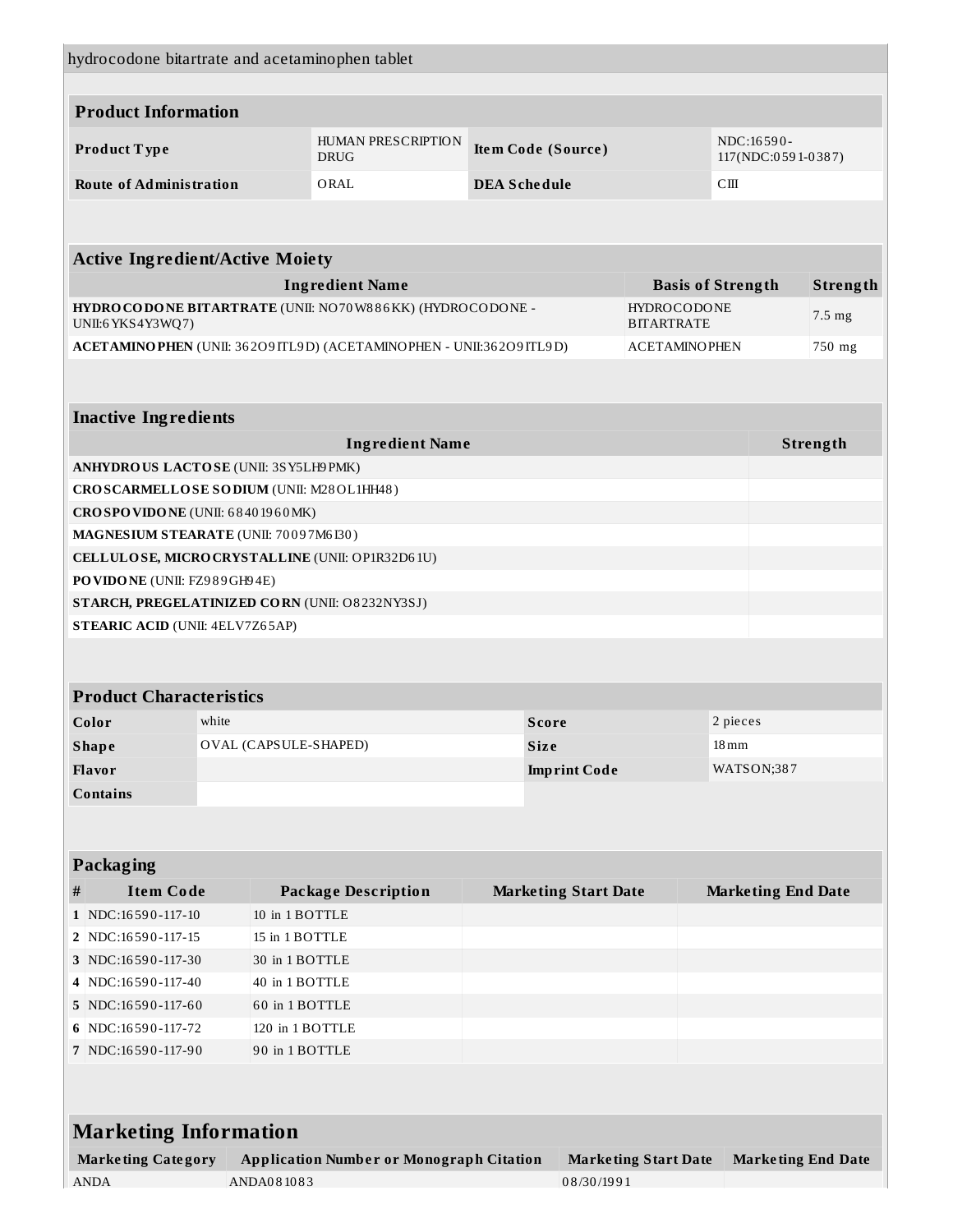hydrocodone bitartrate and acetaminophen tablet

|                                                | <b>Product Information</b>                                                                                               |                              |                                                                      |                     |                             |                      |                                   |          |
|------------------------------------------------|--------------------------------------------------------------------------------------------------------------------------|------------------------------|----------------------------------------------------------------------|---------------------|-----------------------------|----------------------|-----------------------------------|----------|
| Product Type                                   |                                                                                                                          |                              | HUMAN PRESCRIPTION<br><b>DRUG</b>                                    | Item Code (Source)  |                             |                      | NDC:16590-<br>118 (NDC:0591-0853) |          |
| <b>Route of Administration</b>                 |                                                                                                                          |                              | ORAL                                                                 | <b>DEA Schedule</b> |                             |                      | C <sub>III</sub>                  |          |
|                                                |                                                                                                                          |                              |                                                                      |                     |                             |                      |                                   |          |
| <b>Active Ingredient/Active Moiety</b>         |                                                                                                                          |                              |                                                                      |                     |                             |                      |                                   |          |
|                                                |                                                                                                                          |                              | <b>Ingredient Name</b>                                               |                     |                             |                      | <b>Basis of Strength</b>          | Strength |
|                                                | HYDROCODONE BITARTRATE (UNII: NO70W886KK) (HYDROCODONE -<br><b>HYDROCODONE</b><br>UNII:6 YKS4Y3WQ7)<br><b>BITARTRATE</b> |                              |                                                                      |                     |                             |                      |                                   | $10$ mg  |
|                                                |                                                                                                                          |                              | ACETAMINO PHEN (UNII: 36209ITL9D) (ACETAMINO PHEN - UNII:36209ITL9D) |                     |                             | <b>ACETAMINOPHEN</b> |                                   | 325 mg   |
|                                                |                                                                                                                          |                              |                                                                      |                     |                             |                      |                                   |          |
| <b>Inactive Ingredients</b>                    |                                                                                                                          |                              |                                                                      |                     |                             |                      |                                   |          |
| <b>Ingredient Name</b><br>Strength             |                                                                                                                          |                              |                                                                      |                     |                             |                      |                                   |          |
| CROSCARMELLOSE SODIUM (UNII: M28OL1HH48)       |                                                                                                                          |                              |                                                                      |                     |                             |                      |                                   |          |
|                                                | CROSPOVIDONE (UNII: 68401960MK)                                                                                          |                              |                                                                      |                     |                             |                      |                                   |          |
| MAGNESIUM STEARATE (UNII: 70097M6I30)          |                                                                                                                          |                              |                                                                      |                     |                             |                      |                                   |          |
|                                                |                                                                                                                          |                              | CELLULOSE, MICRO CRYSTALLINE (UNII: OP1R32D61U)                      |                     |                             |                      |                                   |          |
| PO VIDO NE (UNII: FZ989GH94E)                  |                                                                                                                          |                              |                                                                      |                     |                             |                      |                                   |          |
| STARCH, PREGELATINIZED CORN (UNII: 08232NY3SJ) |                                                                                                                          |                              |                                                                      |                     |                             |                      |                                   |          |
| <b>STEARIC ACID (UNII: 4ELV7Z65AP)</b>         |                                                                                                                          |                              |                                                                      |                     |                             |                      |                                   |          |
| D&C YELLOW NO. 10 (UNII: 35SW5USQ3G)           |                                                                                                                          |                              |                                                                      |                     |                             |                      |                                   |          |
| ALUMINUM OXIDE (UNII: LMI26O6933)              |                                                                                                                          |                              |                                                                      |                     |                             |                      |                                   |          |
|                                                |                                                                                                                          |                              |                                                                      |                     |                             |                      |                                   |          |
| <b>Product Characteristics</b>                 |                                                                                                                          |                              |                                                                      |                     |                             |                      |                                   |          |
| Color                                          | yello w                                                                                                                  |                              |                                                                      |                     | <b>Score</b>                |                      | 2 pieces                          |          |
| <b>Shape</b>                                   |                                                                                                                          | <b>OVAL (CAPSULE SHAPED)</b> |                                                                      |                     | <b>Size</b>                 | $14$ mm              |                                   |          |
| Flavor                                         |                                                                                                                          |                              |                                                                      |                     | <b>Imprint Code</b>         |                      | WATSON;853                        |          |
| <b>Contains</b>                                |                                                                                                                          |                              |                                                                      |                     |                             |                      |                                   |          |
|                                                |                                                                                                                          |                              |                                                                      |                     |                             |                      |                                   |          |
|                                                |                                                                                                                          |                              |                                                                      |                     |                             |                      |                                   |          |
| <b>Packaging</b>                               |                                                                                                                          |                              |                                                                      |                     |                             |                      |                                   |          |
| <b>Item Code</b><br>#                          |                                                                                                                          |                              | <b>Package Description</b>                                           |                     | <b>Marketing Start Date</b> |                      | <b>Marketing End Date</b>         |          |
| 1 NDC:16590-118-30                             |                                                                                                                          | 30 in 1 BOTTLE               |                                                                      |                     |                             |                      |                                   |          |
| 2 NDC:16590-118-56                             |                                                                                                                          | 56 in 1 BOTTLE               |                                                                      |                     |                             |                      |                                   |          |
| 3 NDC:16590-118-60                             |                                                                                                                          | 60 in 1 BOTTLE               |                                                                      |                     |                             |                      |                                   |          |
| 4 NDC:16590-118-72                             |                                                                                                                          | 120 in 1 BOTTLE              |                                                                      |                     |                             |                      |                                   |          |
| 5 NDC:16590-118-83                             |                                                                                                                          | 150 in 1 BOTTLE              |                                                                      |                     |                             |                      |                                   |          |
| 6 NDC:16590-118-90                             |                                                                                                                          | 90 in 1 BOTTLE               |                                                                      |                     |                             |                      |                                   |          |
|                                                |                                                                                                                          |                              |                                                                      |                     |                             |                      |                                   |          |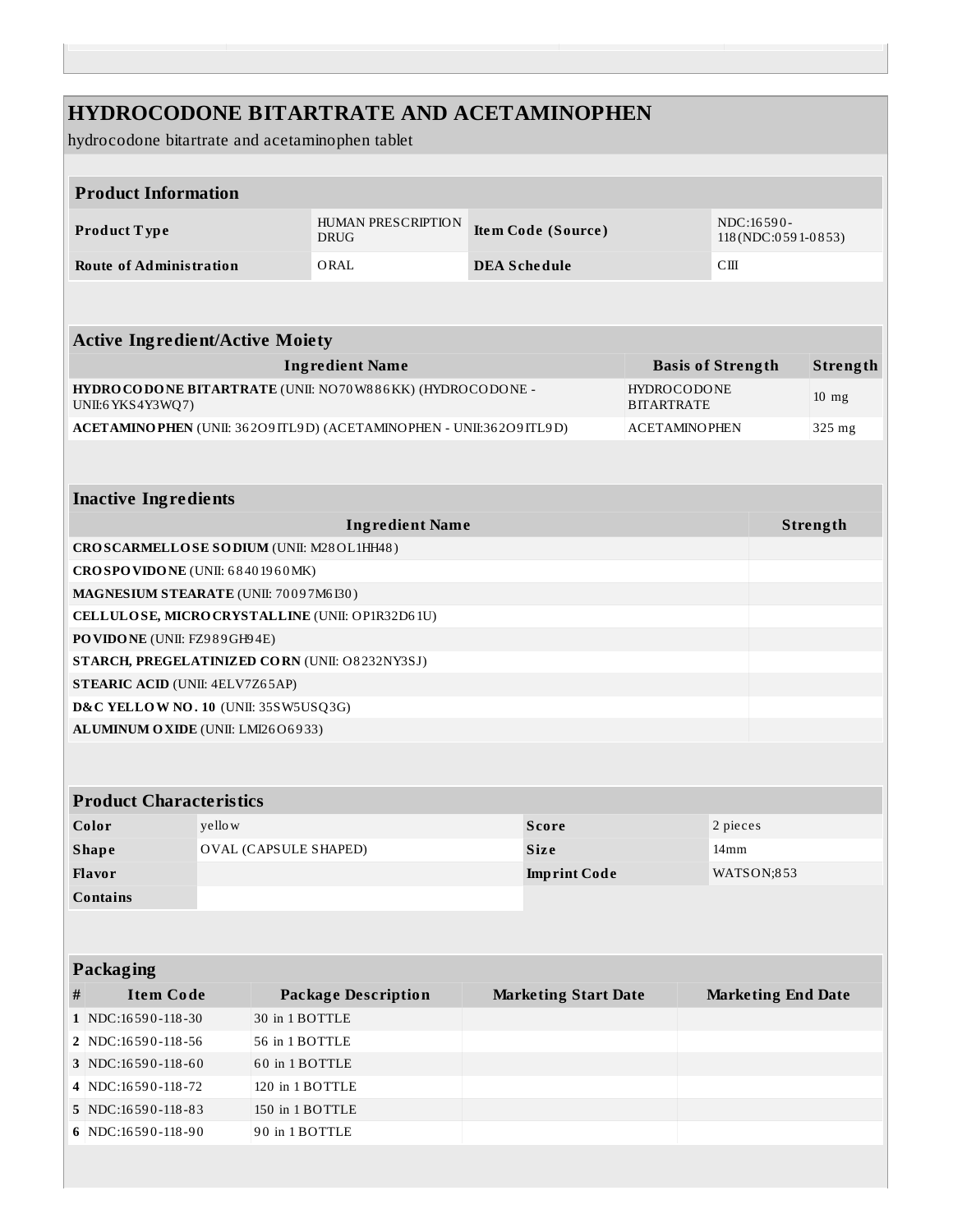| <b>Marketing Information</b> |                                                 |                             |                           |  |  |
|------------------------------|-------------------------------------------------|-----------------------------|---------------------------|--|--|
| <b>Marketing Category</b>    | <b>Application Number or Monograph Citation</b> | <b>Marketing Start Date</b> | <b>Marketing End Date</b> |  |  |
| <b>ANDA</b>                  | ANDA040148                                      | 02/14/1997                  |                           |  |  |
|                              |                                                 |                             |                           |  |  |

| <b>HYDROCODONE BITARTRATE AND ACETAMINOPHEN</b> |                                                 |                                                                      |                     |                     |                                         |                                   |                 |  |
|-------------------------------------------------|-------------------------------------------------|----------------------------------------------------------------------|---------------------|---------------------|-----------------------------------------|-----------------------------------|-----------------|--|
|                                                 | hydrocodone bitartrate and acetaminophen tablet |                                                                      |                     |                     |                                         |                                   |                 |  |
|                                                 |                                                 |                                                                      |                     |                     |                                         |                                   |                 |  |
| <b>Product Information</b>                      |                                                 |                                                                      |                     |                     |                                         |                                   |                 |  |
| Product Type                                    |                                                 | <b>HUMAN PRESCRIPTION</b><br><b>DRUG</b>                             |                     | Item Code (Source)  |                                         | NDC:16590-<br>119 (NDC:0591-0540) |                 |  |
| <b>Route of Administration</b>                  |                                                 | ORAL                                                                 | <b>DEA Schedule</b> |                     |                                         | C <sub>III</sub>                  |                 |  |
|                                                 |                                                 |                                                                      |                     |                     |                                         |                                   |                 |  |
|                                                 |                                                 |                                                                      |                     |                     |                                         |                                   |                 |  |
| <b>Active Ingredient/Active Moiety</b>          |                                                 |                                                                      |                     |                     |                                         |                                   |                 |  |
|                                                 |                                                 | <b>Ingredient Name</b>                                               |                     |                     |                                         | <b>Basis of Strength</b>          | Strength        |  |
| UNII:6 YKS4Y3WQ7)                               |                                                 | HYDROCODONE BITARTRATE (UNII: NO70W886KK) (HYDROCODONE -             |                     |                     | <b>HYDROCODONE</b><br><b>BITARTRATE</b> |                                   | $10 \text{ mg}$ |  |
|                                                 |                                                 | ACETAMINO PHEN (UNII: 36209ITL9D) (ACETAMINO PHEN - UNII:36209ITL9D) |                     |                     | <b>ACETAMINOPHEN</b>                    |                                   | 500 mg          |  |
|                                                 |                                                 |                                                                      |                     |                     |                                         |                                   |                 |  |
|                                                 |                                                 |                                                                      |                     |                     |                                         |                                   |                 |  |
| <b>Inactive Ingredients</b>                     |                                                 |                                                                      |                     |                     |                                         |                                   |                 |  |
|                                                 |                                                 | <b>Ingredient Name</b>                                               |                     |                     |                                         |                                   | Strength        |  |
| CROSCARMELLOSE SODIUM (UNII: M28OL1HH48)        |                                                 |                                                                      |                     |                     |                                         |                                   |                 |  |
| CROSPOVIDONE (UNII: 68401960MK)                 |                                                 |                                                                      |                     |                     |                                         |                                   |                 |  |
| MAGNESIUM STEARATE (UNII: 70097M6I30)           |                                                 | CELLULOSE, MICRO CRYSTALLINE (UNII: OP1R32D61U)                      |                     |                     |                                         |                                   |                 |  |
| PO VIDO NE (UNII: FZ989GH94E)                   |                                                 |                                                                      |                     |                     |                                         |                                   |                 |  |
| STARCH, PREGELATINIZED CORN (UNII: 08232NY3SJ)  |                                                 |                                                                      |                     |                     |                                         |                                   |                 |  |
| <b>STEARIC ACID (UNII: 4ELV7Z65AP)</b>          |                                                 |                                                                      |                     |                     |                                         |                                   |                 |  |
| ALUMINUM OXIDE (UNII: LMI26O6933)               |                                                 |                                                                      |                     |                     |                                         |                                   |                 |  |
| FD&C BLUE NO. 2 (UNII: L06K8R7DQK)              |                                                 |                                                                      |                     |                     |                                         |                                   |                 |  |
|                                                 |                                                 |                                                                      |                     |                     |                                         |                                   |                 |  |
|                                                 |                                                 |                                                                      |                     |                     |                                         |                                   |                 |  |
| <b>Product Characteristics</b>                  |                                                 |                                                                      |                     |                     |                                         |                                   |                 |  |
| Color                                           | blue                                            |                                                                      |                     | <b>Score</b>        |                                         | 2 pieces                          |                 |  |
| <b>Shape</b>                                    | OVAL (CAPSULE-SHAPED)                           |                                                                      |                     | <b>Size</b><br>15mm |                                         |                                   |                 |  |
| Flavor                                          |                                                 |                                                                      |                     | <b>Imprint Code</b> |                                         | WATSON;540                        |                 |  |
| <b>Contains</b>                                 |                                                 |                                                                      |                     |                     |                                         |                                   |                 |  |

| <b>Packaging</b> |                      |                     |                             |                           |  |
|------------------|----------------------|---------------------|-----------------------------|---------------------------|--|
| #                | <b>Item Code</b>     | Package Description | <b>Marketing Start Date</b> | <b>Marketing End Date</b> |  |
|                  | $1$ NDC:16590-119-30 | 30 in 1 BOTTLE      |                             |                           |  |
|                  | 2 NDC:16590-119-45   | $45$ in 1 BOTTLE    |                             |                           |  |
|                  | 3 NDC:16590-119-56   | 56 in 1 BOTTLE      |                             |                           |  |
|                  | 4 NDC:16590-119-60   | 60 in 1 BOTTLE      |                             |                           |  |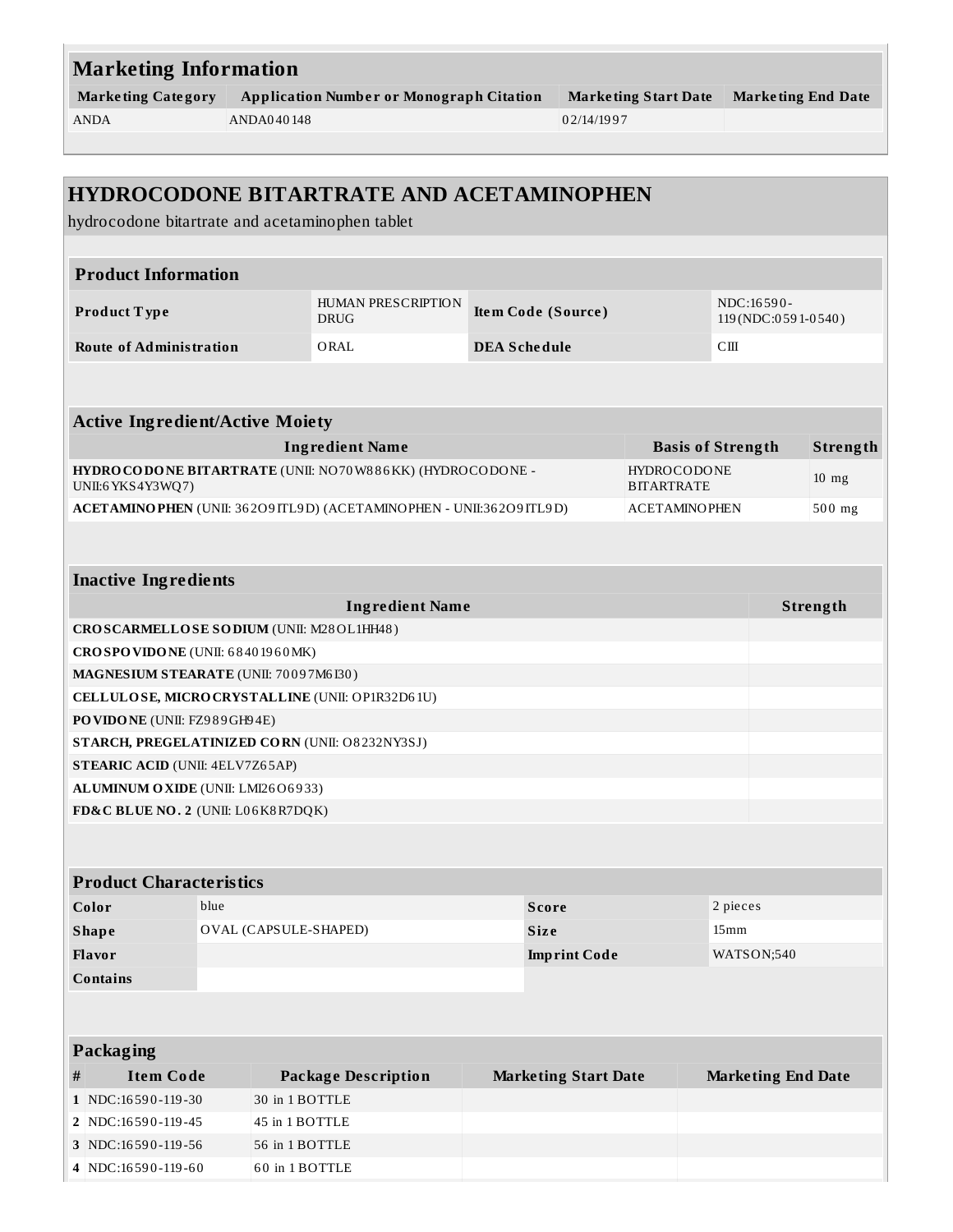| 5 NDC:16590-119-71           | $100$ in $1$ BOTTLE                             |  |                             |                           |
|------------------------------|-------------------------------------------------|--|-----------------------------|---------------------------|
| 6 NDC:16590-119-83           | 150 in 1 BOTTLE                                 |  |                             |                           |
| 7 NDC:16590-119-90           | 90 in 1 BOTTLE                                  |  |                             |                           |
|                              |                                                 |  |                             |                           |
|                              |                                                 |  |                             |                           |
| <b>Marketing Information</b> |                                                 |  |                             |                           |
|                              |                                                 |  |                             |                           |
| <b>Marketing Category</b>    | <b>Application Number or Monograph Citation</b> |  | <b>Marketing Start Date</b> | <b>Marketing End Date</b> |
| <b>ANDA</b>                  | ANDA040148                                      |  | 02/14/1997                  |                           |

hydrocodone bitartrate and acetaminophen tablet

| <b>Product Information</b>     |                                   |                     |                                  |  |
|--------------------------------|-----------------------------------|---------------------|----------------------------------|--|
| <b>Product Type</b>            | <b>HUMAN</b><br>PRESCRIPTION DRUG | Item Code (Source)  | NDC:16590-<br>120(NDC:0591-0503) |  |
| <b>Route of Administration</b> | ORAL                              | <b>DEA Schedule</b> | CIII                             |  |

| <b>Active Ingredient/Active Moiety</b>                                         |                                         |                 |  |
|--------------------------------------------------------------------------------|-----------------------------------------|-----------------|--|
| <b>Ingredient Name</b>                                                         | <b>Basis of Strength</b>                | Strength        |  |
| HYDRO CODONE BITARTRATE (UNII: NO70W886KK) (HYDROCODONE -<br>UNII:6 YKS4Y3WQ7) | <b>HYDROCODONE</b><br><b>BITARTRATE</b> | $10 \text{ mg}$ |  |
| ACETAMINO PHEN (UNII: 36209 ITL9D) (ACETAMINO PHEN - UNII:36209 ITL9D)         | <b>ACETAMINOPHEN</b>                    | $650$ mg        |  |

| <b>Inactive Ingredients</b>                     |          |  |  |
|-------------------------------------------------|----------|--|--|
| <b>Ingredient Name</b>                          | Strength |  |  |
| ANHYDROUS LACTOSE (UNII: 3SY5LH9PMK)            |          |  |  |
| CROSCARMELLOSE SODIUM (UNII: M28OL1HH48)        |          |  |  |
| $CRO$ SPO VIDO NE (UNII: 6840 1960 MK)          |          |  |  |
| <b>MAGNESIUM STEARATE (UNII: 70097M6I30)</b>    |          |  |  |
| CELLULOSE, MICRO CRYSTALLINE (UNII: OP1R32D61U) |          |  |  |
| PO VIDONE (UNII: FZ989GH94E)                    |          |  |  |
| STARCH, PREGELATINIZED CORN (UNII: 08232NY3SJ)  |          |  |  |
| <b>STEARIC ACID (UNII: 4ELV7Z65AP)</b>          |          |  |  |
| FD&C BLUE NO. 1 (UNII: H3R47K3TBD)              |          |  |  |
| D&C YELLOW NO. 10 (UNII: 35SW5USQ3G)            |          |  |  |
| ALUMINUM OXIDE (UNII: LMI2606933)               |          |  |  |

| <b>Product Characteristics</b> |                       |                     |                  |  |
|--------------------------------|-----------------------|---------------------|------------------|--|
| Color                          | green (LIGHT GREEN)   | <b>Score</b>        | 2 pieces         |  |
| <b>Shape</b>                   | OVAL (CAPSULE SHAPED) | <b>Size</b>         | 15 <sub>mm</sub> |  |
| Flavor                         |                       | <b>Imprint Code</b> | WATSON;503       |  |
| Contains                       |                       |                     |                  |  |